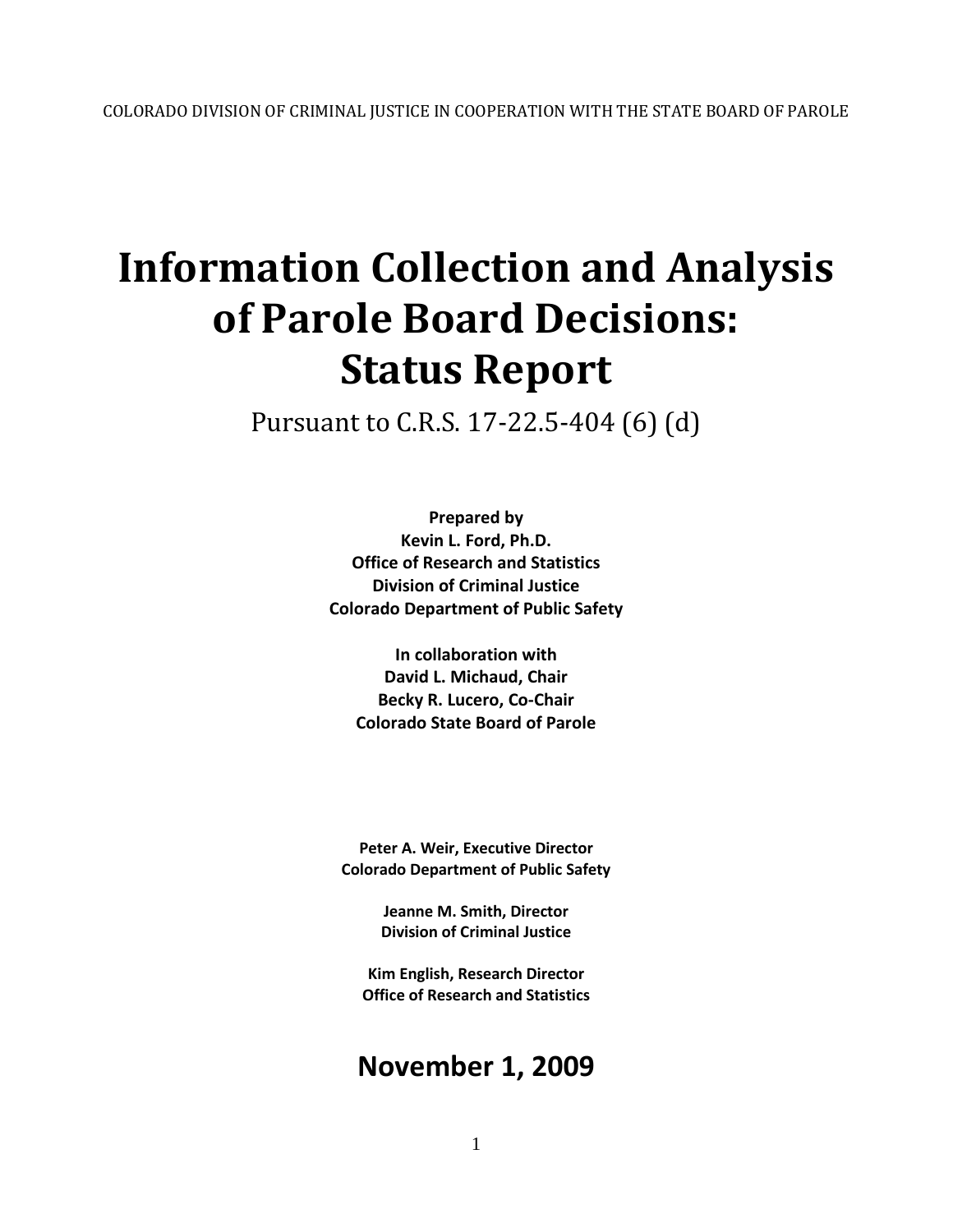# **Colorado State Board of Parole**

**David L. Michaud, Chair**

**Becky R. Lucero, Co-Chair**

**Deborah C. Allen**

**Michael Anderson**

**Celeste CdeBaca Quiñones**

**Mickey Heckenbach**

**Rebecca Oakes**

*Release Hearing Officers*

**William Simmons**

**Donald Van Pelt**

*Previous Board Members*

Curtis Devin

JoKatherine Holliman-Page

Matthew Rhodes

Leslee Waggener

Amos Martinez

Max Atencio

*Previous Release Hearing Officers*

Benny Johnson

Chuck Pullin

Don Alders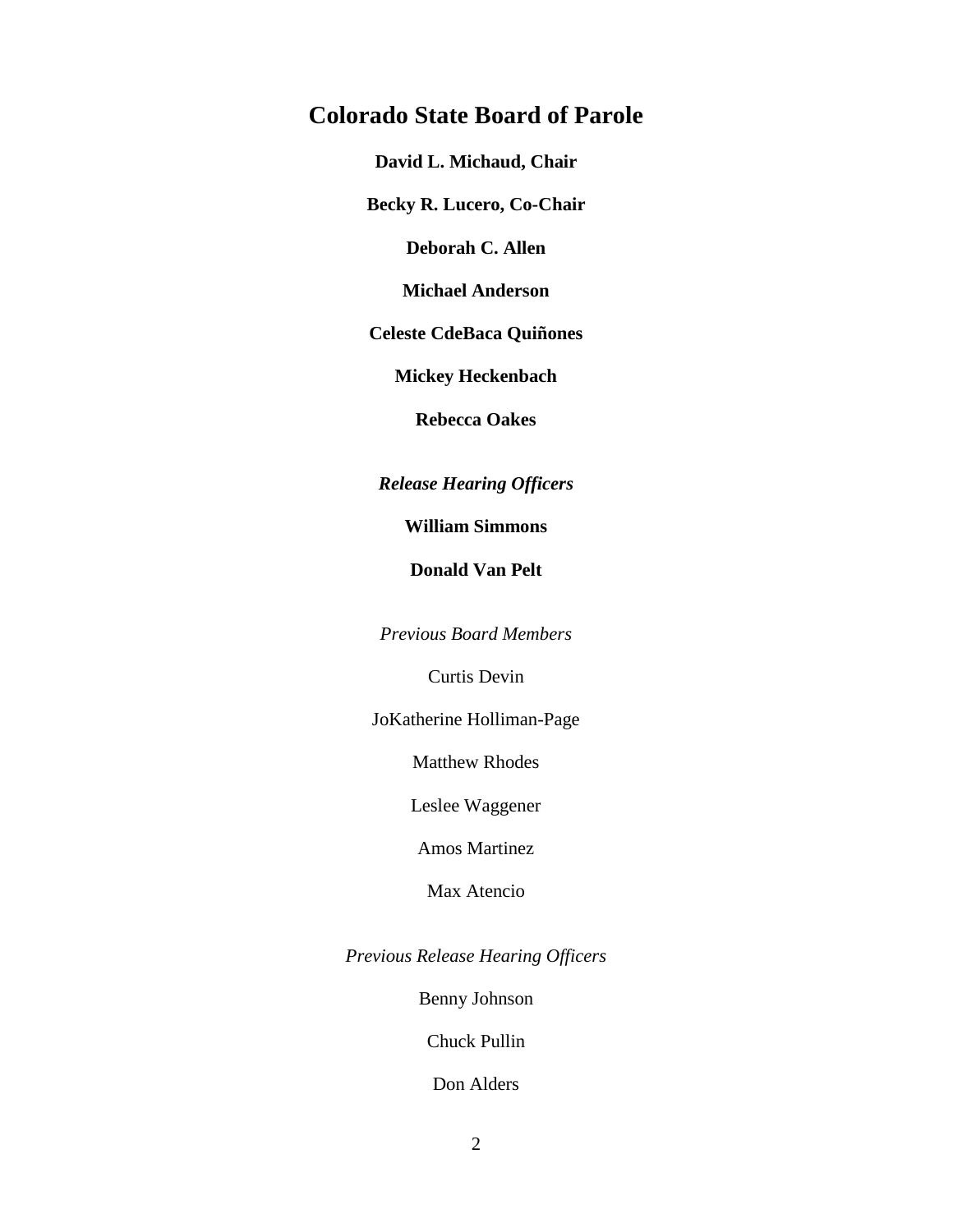# **Introduction**

Pursuant to 17-22.5-404 (6) (d) C.R.S. (Senate Bill 09-135), this report provides the status of the implementation of a process to track data related to the Parole Board's decisions regarding its rationale for granting, revoking, or denying parole. The mandate requires the board to provide data to the Division of Criminal Justice for analysis and consultation with the parole board.<sup>[1](#page-2-0)</sup>

This report is organized to reflect the statutory mandates. Specifically, the FY2009 session of the General Assembly amended 17-22.5-404 (6) (d) C.R.S., to read as follows:

- (I) THE STATE BOARD OF PAROLE SHALL WORK IN CONSULTATION WITH THE DIVISION OF CRIMINAL JUSTICE OF THE DEPARTMENT OF PUBLIC SAFETY TO DEVELOP AND IMPLEMENT A PROCESS TO CAPTURE AND ANALYZE DATA RELATED TO THE BASIS FOR AND THE OUTCOMES OF THE BOARD'S PAROLE DECISIONS. THE PROCESS SHALL TRACK DATA RELATED TO THE BOARD'S RATIONALE FOR GRANTING, REVOKING, OR DENYING PAROLE. WHEN THE BOARD GRANTS PAROLE, THE PROCESS SHALL ALSO TRACK DATA RELATED TO WHETHER THE OFFENDER HAS PREVIOUSLY RECIDIVATED, THE TYPE OF RE-ENTRY PROGRAM GIVEN TO THE OFFENDER AS A PART OF THE OFFENDER'S PAROLE PLAN, AND WHETHER THE OFFENDER RECIDIVATES WHILE ON PAROLE.
- (II) THE STATE BOARD OF PAROLE SHALL PROVIDE THE DATA TO THE DIVISION OF CRIMINAL JUSTICE OF THE DEPARTMENT OF PUBLIC SAFETY FOR ANALYSIS. THE DIVISION OF CRIMINAL JUSTICE SHALL ANALYZE THE DATA RECEIVED PURSUANT TO THIS SUBPARAGRAPH (II) AND SHALL PROVIDE ITS ANALYSIS TO THE BOARD. THE BOARD AND THE DIVISION OF CRIMINAL JUSTICE SHALL USE THE DATA AND ANALYSIS TO IDENTIFY SPECIFIC FACTORS THAT ARE IMPORTANT IN THE DECISION-MAKING PROCESS.
- (III) THE DIVISION OF CRIMINAL JUSTICE OF THE DEPARTMENT OF PUBLIC SAFETY SHALL PROVIDE THE STATE BOARD OF PAROLE WITH TRAINING REGARDING HOW TO USE THE DATA OBTAINED AND ANALYZED PURSUANT TO SUBPARAGRAPH (II) OF THIS PARAGRAPH (d) TO FACILITATE THE BOARD'S FUTURE DECISION-MAKING.

# **I. Capturing the Data**

**Notice of Colorado Parole Board Action.** A critical source of information for all parties involved in the parole hearing is the "Notice of Parole Board Action." This is the official documentation of the release decision following the parole hearing.

<span id="page-2-0"></span> <sup>1</sup> Funding for this task was requested by the Division but was not allocated. Therefore the scope of this progress report is necessarily limited.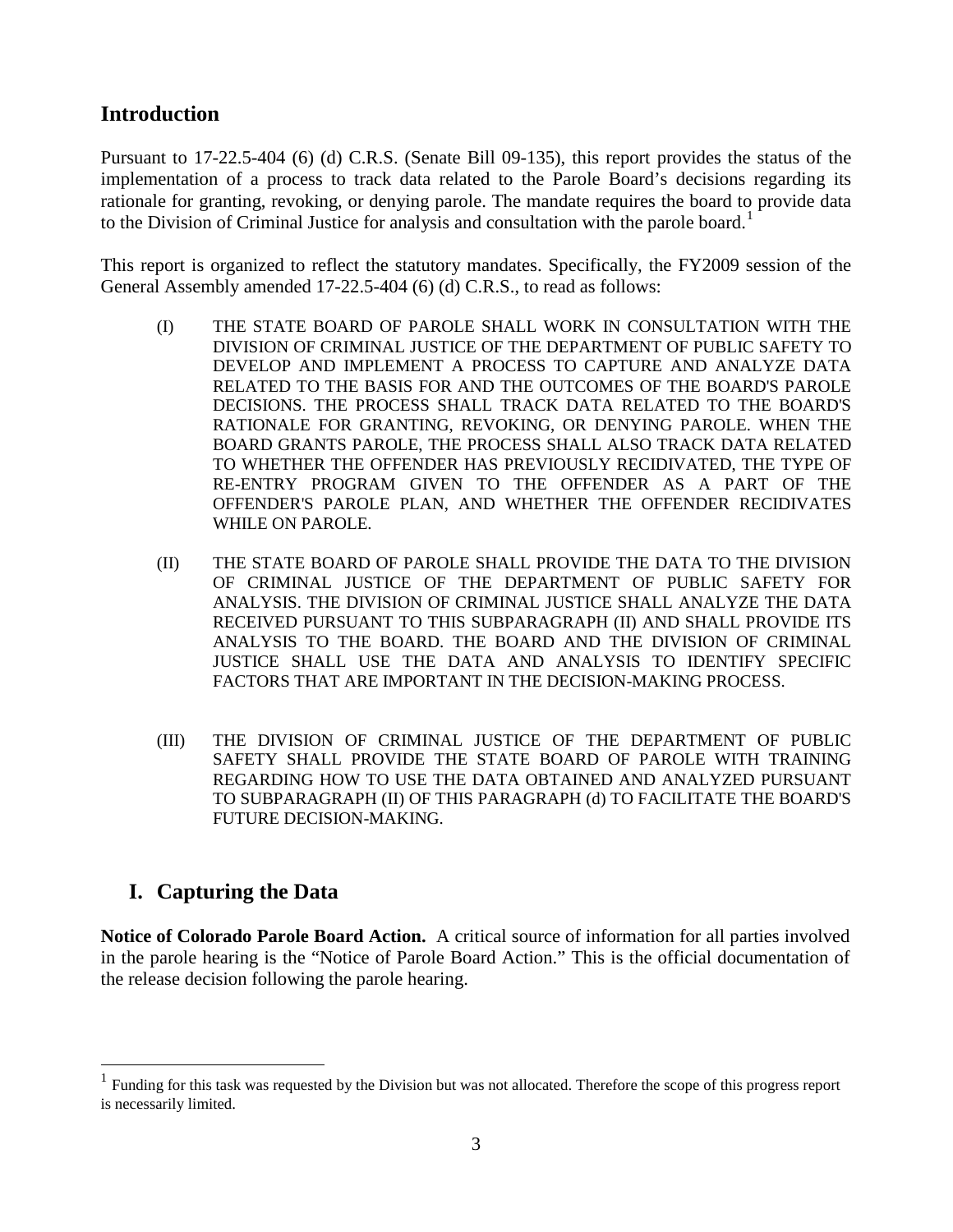The Parole Board has in place a method to enter, by hand, basic decision information from the paper "Action" form used by Parole Board members to report hearing outcomes. The Office of the Parole Board enters these data into a Microsoft Access database. Following a prolonged period of testing, the basic data from this entry method has been determined to be reliable enough to report. Information from this data collection effort is provided below in Section II, Parole Board Data.

**Automation of the "Action" Form.** Prior to the passage of SB09-135, the Department of Corrections was working with the Governor's Office of Information Technology (OIT) to provide resources that would assist in the automation of the Parole Board's decision making process. To this end, the Department of Correction's Office of Business Technologies (OBT) acquired the necessary computer technology and developed a data entry interface to collect data derived from Parole Board decisions. This system is designed to replace the Access database currently in use. Each Parole Board member will be provided a laptop computer with the electronic data entry interface that each can use to capture the information found on the "Notice of Colorado Parole Board Action" form. Additionally, the inmate file information used to make release determinations would be made available to Parole Board members through this system. While the Action form requires significant revision to better reflect the rationale for decisions (discussed below), it is familiar to board members and considered by DCJ to be a first step in compliance with SB09-135 (see Appendix A for a copy of the Action form). The system is designed to store the data in the Department of Corrections Information System (DCIS) database. The bulk of this technological assistance was completed in July 2009 with fine tuning of the system completed in September 2009.

As of October 27, 2009, the Office of Business Technologies at DOC reports that the automated system, including the use of the laptops, is not in use. In an effort to implement the automated system, including the use of the laptops, the Office of Business Technologies of DOC presented training to the Parole Board Members on several occasions throughout the summer of 2009. Parole Board Members were asked to test the laptop computers at the various DOC facilities throughout the State where parole hearings are conducted. The trial testing identified several problems resulting in a delay in the implementation of the project. One of the most notable problems delaying the final implementation was the inability to obtain computer connectivity at the various remote DOC facilities throughout the state (for example, Trinidad Correctional Facility, Crowley County Correctional Facility, Fort Lyon Correctional Facility, Kit Carson Correctional Facility, Sterling Correctional Facility, some of the DOC facilities in Canon City and many of the Community Corrections facilities and Parole Offices where hearings are conducted).

The complete implementation of the system cannot occur until Parole Board members can complete the next phase of training. According to the Parole Board, the scheduling of this subsequent training has been delayed by the lack of availability of the Parole Board members due to the necessity of DOC and Parole Board members to comply with the requirement to take furlough days and the initiation of the DOC early release program. Parole Board hearings and member demands increased dramatically beginning September 2009 due to the early release program (to include offenders within six months of mandatory release from prison), announced August 18, 2009 by the Department of Corrections. Working with the Office of Business Technology, the Parole Board will schedule the next training phase at the earliest possible opportunity.

Although representing an advance in data collection capabilities, this new data collection system is not currently designed to capture the breadth of information requested in the statute amended by the FY09 General Assembly. This new system will require expansion to include additional data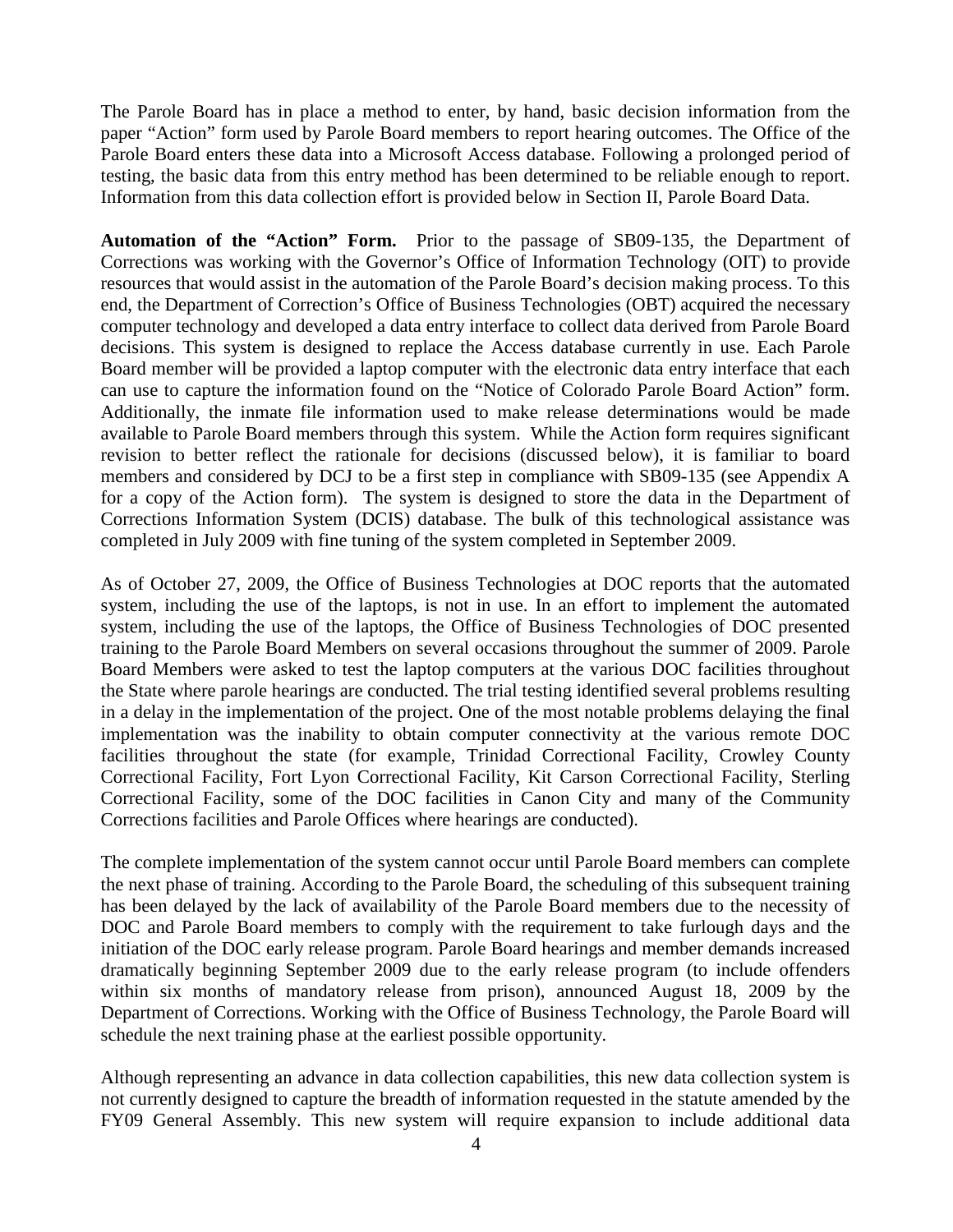elements necessary to comply with the legislation. Some of these data may be available for integration from other database tables within DCIS or the Colorado Web-Based Integrated Support Environment (CWISE) developed by the parole supervision division (for example, recidivism history and programming received by offenders) whereas other data are not yet being collected (for example, decision-making rationale for granting, revoking, or denying parole). The Department of Public Safety has provided \$10,000 to the Department of Corrections OBT to modify the electronic data entry form and data collection interface once an expanded Action form is developed.

**Colorado Actuarial Risk Assessment Scale (CARAS).** Pursuant to 17-22.5-404.5(b), (d), (e) and (f), the Division of Criminal Justice (DCJ) is required to develop and validate a risk assessment protocol for parole releases "…which statistically [has] been shown to [include] good predictors of risk to society of release on parole." The mandate requires the use of the instrument by the Parole Board in its evaluation of inmates for parole. To this end, DCJ has developed actuarial risk instruments for the Parole Board since 1989. CARAS Version 5 has been automated by OBT, reducing the time required of case managers to complete the instrument and reducing coding errors. This instrument was reviewed by two independent criminologists who verified its appropriate statistical development and its high level of accuracy for predicting risk to the public by those on parole, particularly those convicted of violent crimes. Please see Appendix B for copies of these report materials.

Information on the CARAS scores (risk level) of individuals going before the board is stored in DCIS. This information is unavailable to DCJ for analysis without obtaining approval from DOC. To obtain permission from DOC, DCJ submitted the required Research Request Form (OPA 93-R-1) in May of 2009 to the DOC to collect data related to Parole Board decisions and the use of the Colorado Actuarial Risk Assessment Scale Version 5 (See Appendices C and D).

In addition, The CARAS requires continued validation to ensure that predictive accuracy remains stable. DOC has requested that DCJ obtain approval from an Institutional Review Board to ensure that human subject protections as defined in the Federal Code are not violated during the research process involving the validation of the scale.

# **II. Parole Board Data**

The Parole Board contacted the DCJ on October 26, 2009 to initiate a transfer of data. The Parole Board faxed summary tables of parole decisions by parole board members and hearing officers for two previous fiscal years and the hearings to date for the current fiscal year. This information is provided below. Information regarding the factors used in the decision making process, as required in subsection II, is not collected by the Parole Board and is therefore not available for analysis by DCJ at this time. The Parole Board summary tables are inserted below as Tables 1, 2, and 3.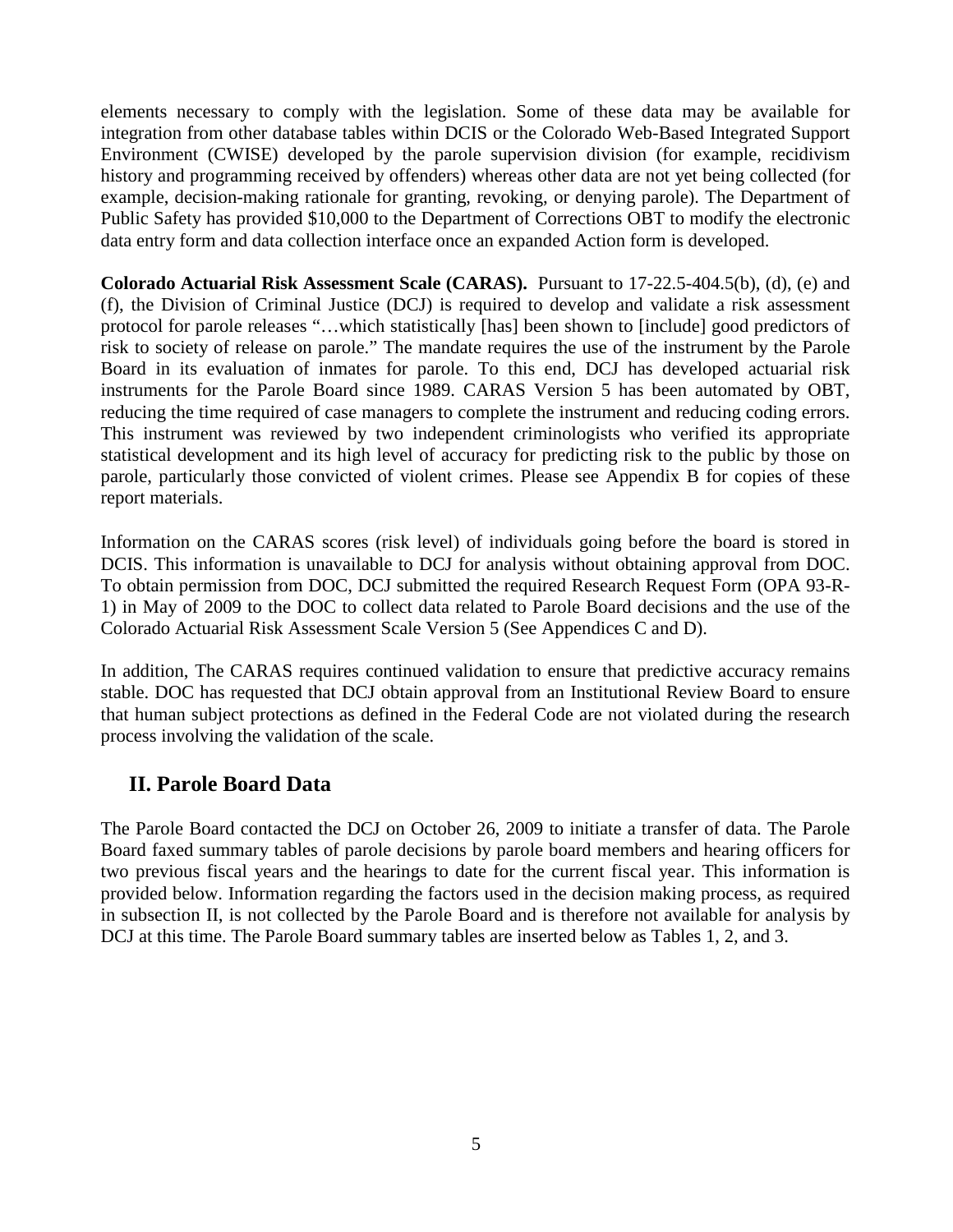# **Colorado State Parole Board**

**07-08 Hearings (Count)**

|                                          |         |                | Release          |                |                |                | <b>Violent</b>    |
|------------------------------------------|---------|----------------|------------------|----------------|----------------|----------------|-------------------|
|                                          |         | <b>Release</b> | at               | Deferred:      |                |                | Crime:            |
|                                          |         | at Parole      | <b>Mandatory</b> | <b>Release</b> | <b>Board</b>   | Inmate         | <b>Refer to</b>   |
| <b>Board Members</b>                     | Release | Eligibility    | Release          | <b>Not</b>     | <b>Member</b>  | Waived         | <b>Full Board</b> |
| (listed as of 10/23/09)                  | Granted | <b>Date</b>    | <b>Date</b>      | Granted        | <b>Total</b>   | <b>Hearing</b> | <b>Hearing</b>    |
| <b>Current Board Members</b>             |         |                |                  |                |                |                |                   |
| Deborah C. Allen                         | 309     | 45             | 587              | 1551           | 2492           | 123            | 84                |
| Michael Anderson                         | 107     | 11             | 196              | 478            | 792            | 58             | 38                |
| Celeste CdeBaca Quiñones                 | 174     | 36             | 500              | 1378           | 2088           | 116            | 90                |
| Mickey Heckenbach                        |         |                |                  |                |                |                |                   |
| Becky R. Lucero                          | 34      | 5              | 75               | 242            | 356            | 42             | 16                |
| David L. Michaud                         | 501     | 24             | 601              | 2011           | 3137           | 217            | 164               |
| Rebecca Oakes                            | 287     | 17             | 398              | 1160           | 1862           | 95             | 111               |
| <b>Current Release Hearing Officers:</b> |         |                |                  |                |                |                |                   |
| <b>William Simmons</b>                   |         |                |                  |                |                |                |                   |
| Donald Van Pelt                          | 208     | $\mathbf{1}$   | 399              | 600            | 1208           | 3              | 12                |
| <b>Previous Board Members:</b>           |         |                |                  |                |                |                |                   |
| <b>Curtis Devin</b>                      | 110     | $\mathbf{1}$   | 208              | 533            | 852            | 52             | 17                |
| JoKatherine Holliman-Page                | 5       | $\mathbf 0$    | 58               | 174            | 237            | 5              | 7                 |
| <b>Matthew Rhodes</b>                    | 3       | 0              | $\Omega$         | $\mathbf{1}$   | $\overline{4}$ | 0              | 0                 |
| Leslee Waggener                          | 288     | 12             | 470              | 1237           | 2007           | 87             | 97                |
| <b>Amos Martinez</b>                     | 39      | $\mathbf{1}$   | 90               | 239            | 369            | 19             | 16                |
| Max Atencio                              |         |                |                  |                |                |                |                   |
| <b>Past Release Hearing Officers:</b>    |         |                |                  |                |                |                |                   |
| Benny Johnson                            | 89      | 14             | 145              | 272            | 520            | 28             | 26                |
| <b>Chuck Pullin</b>                      | 209     | 37             | 369              | 607            | 1222           | 40             | 5                 |
| Don Alders                               | 89      | $\mathbf{1}$   | 388              | 585            | 1063           | 3              | 6                 |
| Total                                    | 2452    | 205            | 4484             | 11068          | 18209          | 888            | 689               |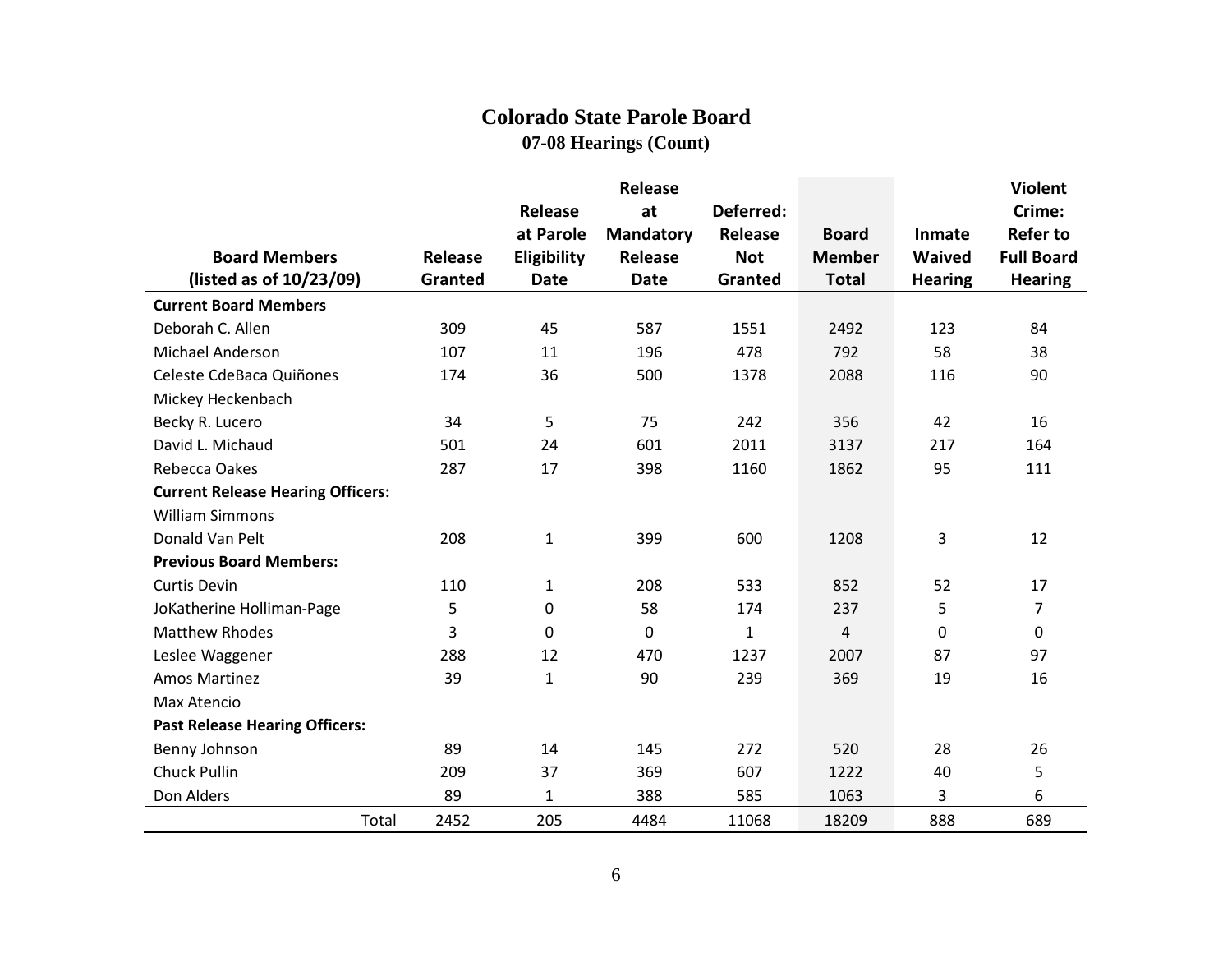# **Colorado State Parole Board 08-09 Hearings (Count)**

|                                          |         |                    | <b>Release</b>   |            |               |                | <b>Violent</b>    |
|------------------------------------------|---------|--------------------|------------------|------------|---------------|----------------|-------------------|
|                                          |         | Release            | at               | Deferred:  |               |                | Crime:            |
|                                          |         | at Parole          | <b>Mandatory</b> | Release    | <b>Board</b>  | <b>Inmate</b>  | <b>Refer to</b>   |
| <b>Board Members</b>                     | Release | <b>Eligibility</b> | Release          | <b>Not</b> | <b>Member</b> | Waived         | <b>Full Board</b> |
| (listed as of 10/23/09)                  | Granted | <b>Date</b>        | <b>Date</b>      | Granted    | <b>Total</b>  | <b>Hearing</b> | <b>Hearing</b>    |
| <b>Current Board Members</b>             |         |                    |                  |            |               |                |                   |
| Deborah C. Allen                         | 320     | 52                 | 598              | 1439       | 2409          | 123            | 94                |
| <b>Michael Anderson</b>                  | 22      | 0                  | 53               | 153        | 228           | 4              | 11                |
| Celeste CdeBaca Quiñones                 | 165     | 24                 | 603              | 1321       | 2113          | 82             | 119               |
| Mickey Heckenbach                        | 149     | 11                 | 489              | 1273       | 1922          | 92             | 89                |
| Becky R. Lucero                          | 316     | 47                 | 542              | 1307       | 2212          | 211            | 171               |
| David L. Michaud                         | 385     | 30                 | 414              | 1490       | 2319          | 169            | 200               |
| Rebecca Oakes                            | 362     | 25                 | 429              | 1096       | 1912          | 96             | 178               |
| <b>Current Release Hearing Officers:</b> |         |                    |                  |            |               |                |                   |
| <b>William Simmons</b>                   | 31      | 4                  | 104              | 124        | 263           | 6              | $\mathbf 0$       |
| Donald Van Pelt                          | 144     | $\overline{2}$     | 349              | 530        | 1025          | 5              | 9                 |
| <b>Previous Board Members:</b>           |         |                    |                  |            |               |                |                   |
| <b>Curtis Devin</b>                      |         |                    |                  |            |               |                |                   |
| JoKatherine Holliman-Page                |         |                    |                  |            |               |                |                   |
| <b>Matthew Rhodes</b>                    |         |                    |                  |            |               |                |                   |
| Leslee Waggener                          | 165     | 12                 | 462              | 1003       | 1642          | 66             | 56                |
| <b>Amos Martinez</b>                     |         |                    |                  |            |               |                |                   |
| Max Atencio                              |         |                    |                  |            |               |                |                   |
| <b>Past Release Hearing Officers:</b>    |         |                    |                  |            |               |                |                   |
| Benny Johnson                            | 137     | 6                  | 264              | 355        | 762           | 13             | 23                |
| <b>Chuck Pullin</b>                      | 70      | 21                 | 191              | 243        | 525           | 11             | $\overline{2}$    |
| Don Alders                               |         |                    |                  |            |               |                |                   |
| Total                                    | 2266    | 234                | 4498             | 10334      | 17332         | 878            | 952               |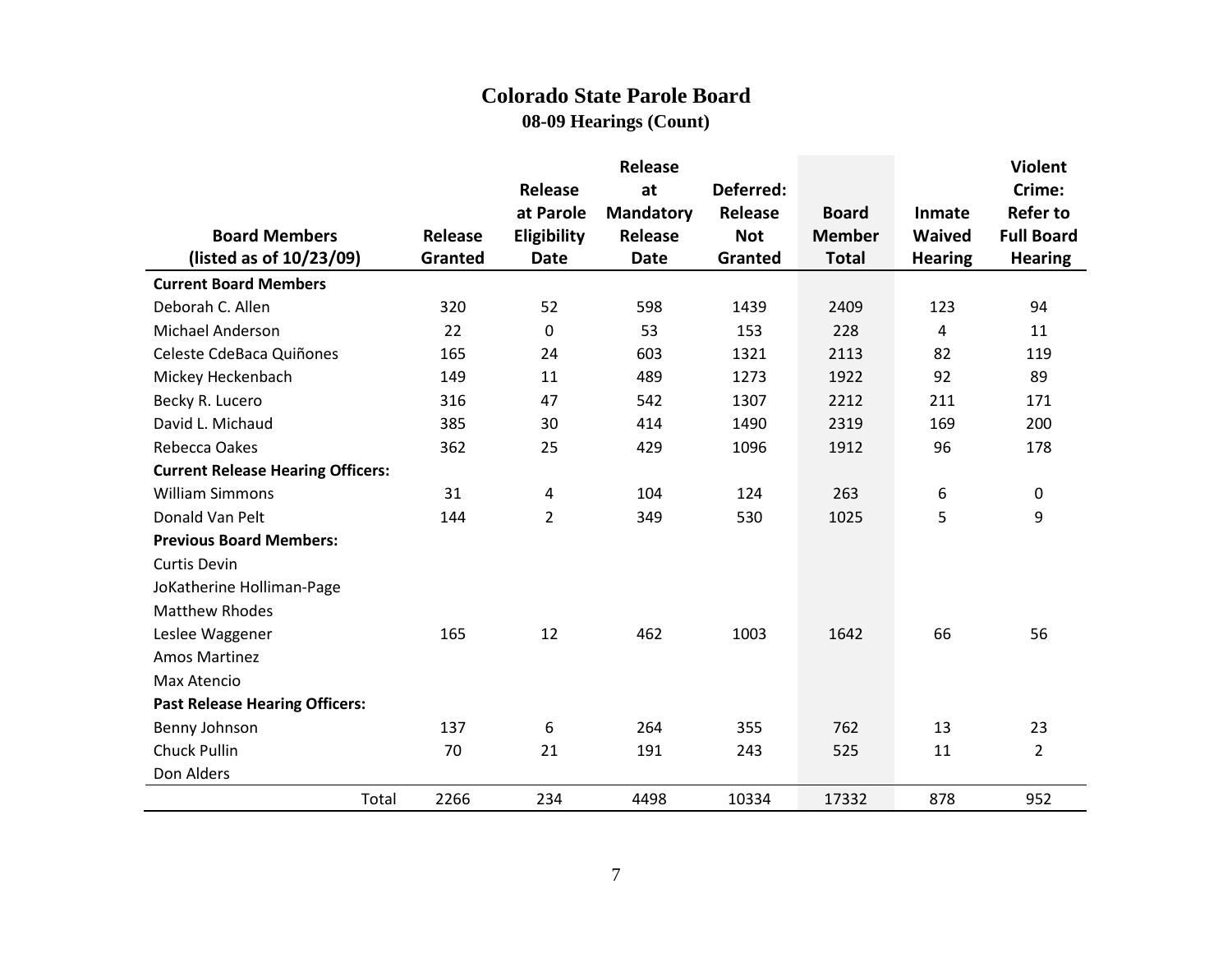# **Colorado Parole Board 09-10 Hearings (Count thru Oct. 23, 2009)**

|                                          |                |                    | <b>Release</b>   |                  |                |                | <b>Violent</b>    |
|------------------------------------------|----------------|--------------------|------------------|------------------|----------------|----------------|-------------------|
|                                          |                | Release            | at               | Deferred:        |                |                | Crime:            |
|                                          |                | at Parole          | <b>Mandatory</b> | Release          | <b>Board</b>   | Inmate         | <b>Refer to</b>   |
| <b>Board Members</b>                     | <b>Release</b> | <b>Eligibility</b> | Release          | <b>Not</b>       | <b>Member</b>  | Waived         | <b>Full Board</b> |
| (listed as of 10/23/09)                  | Granted        | <b>Date</b>        | <b>Date</b>      | Granted          | <b>Total</b>   | <b>Hearing</b> | <b>Hearing</b>    |
| <b>Current Board Members</b>             |                |                    |                  |                  |                |                |                   |
| Deborah C. Allen                         | 113            | 17                 | 168              | 415              | 713            | 26             | 24                |
| Michael Anderson                         | 91             | 5                  | 173              | 460              | 729            | 13             | 32                |
| Celeste CdeBaca Quiñones                 | 61             | 10                 | 134              | 310              | 515            | 19             | 16                |
| Mickey Heckenbach                        | 57             | 4                  | 119              | 393              | 573            | 18             | 15                |
| Becky R. Lucero                          | 86             | 15                 | 138              | 331              | 570            | 67             | 45                |
| David L. Michaud                         | 100            | 13                 | 95               | 353              | 561            | 46             | 44                |
| Rebecca Oakes                            | 79             | 13                 | 140              | 378              | 610            | 21             | 36                |
| <b>Current Release Hearing Officers:</b> |                |                    |                  |                  |                |                |                   |
| <b>William Simmons</b>                   | 39             | 10                 | 109              | 172              | 330            | $\overline{2}$ | 4                 |
| Donald Van Pelt                          | 66             | $\mathbf{1}$       | 100              | 155              | 322            | $\overline{2}$ | 6                 |
| <b>Previous Board Members:</b>           |                |                    |                  |                  |                |                |                   |
| <b>Curtis Devin</b>                      |                |                    |                  |                  |                |                |                   |
| JoKatherine Holliman-Page                |                |                    |                  |                  |                |                |                   |
| <b>Matthew Rhodes</b>                    |                |                    |                  |                  |                |                |                   |
| Leslee Waggener                          | $\mathbf{1}$   | $\mathbf{1}$       | $\pmb{0}$        | $\mathbf 0$      | $\overline{2}$ | $\mathbf 0$    | $\mathbf 0$       |
| <b>Amos Martinez</b>                     |                |                    |                  |                  |                |                |                   |
| Max Atencio                              |                |                    |                  |                  |                |                |                   |
| <b>Past Release Hearing Officers:</b>    |                |                    |                  |                  |                |                |                   |
| Benny Johnson                            | $\mathbf{1}$   | $\pmb{0}$          | $\boldsymbol{0}$ | $\boldsymbol{0}$ | $\mathbf{1}$   | $\mathbf 0$    | $\mathbf 0$       |
| <b>Chuck Pullin</b>                      |                |                    |                  |                  |                |                |                   |
| Don Alders                               |                |                    |                  |                  |                |                |                   |
| Total                                    | 694            | 89                 | 1176             | 2967             | 4926           | 214            | 222               |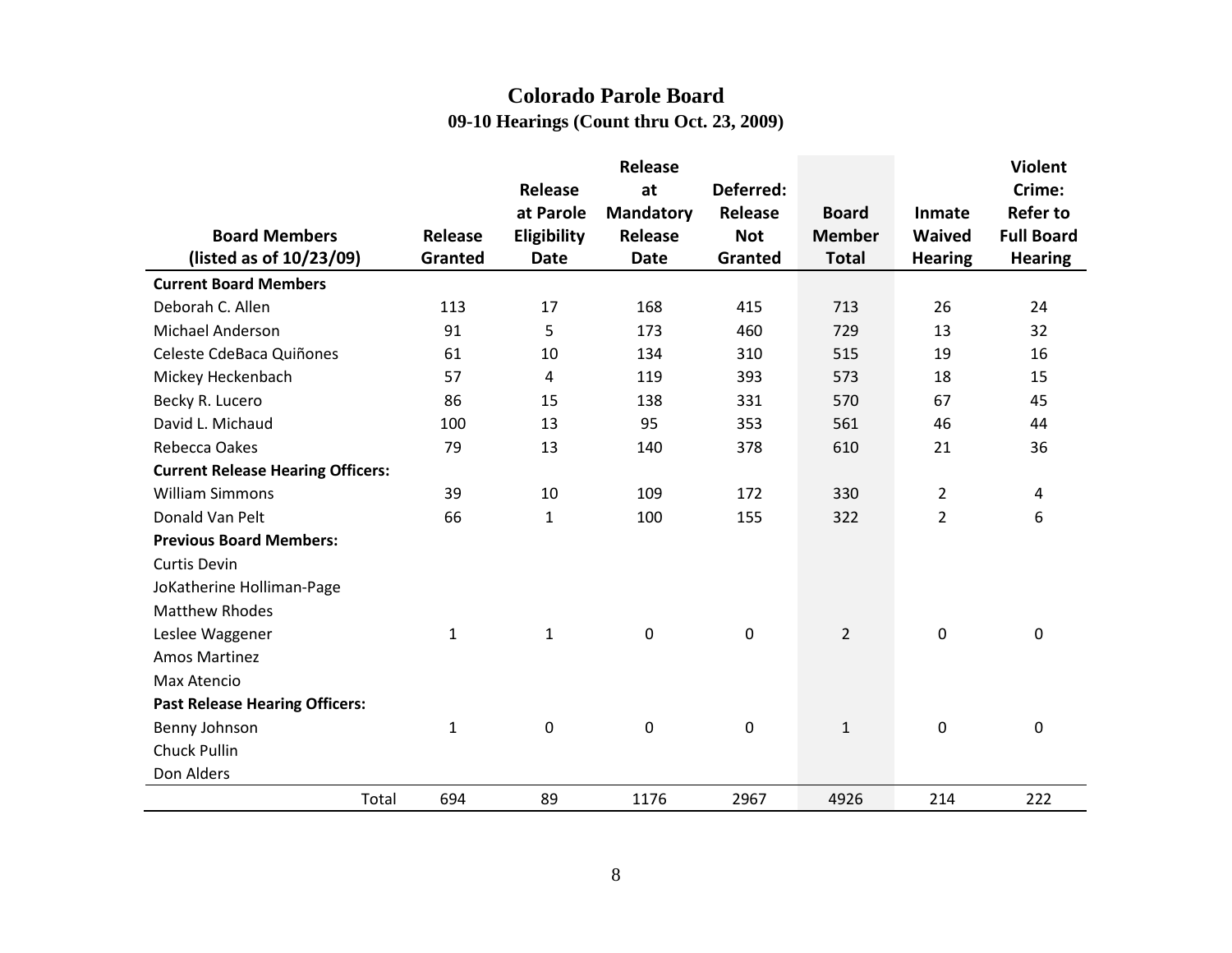# **III. Parole Board Training to Facilitate Decision Making**

On Saturday, February 28, 2009, the Division of Criminal Justice provided training to the seven appointed board members on the use of the Colorado Actuarial Risk Assessment Scale Version 5 for use in making parole decisions. Contract hearing officers and administrative judges who also have decision making authority were not invited to attend this training session. This training was specific to the use of the new actuarial risk assessment instrument (CARAS 5) and was not related to any data obtained from the Parole Board and analyzed by DCJ, as required in subsection III. The February  $28<sup>th</sup>$  training provided by DCJ, while specific to the risk scale, was intended to enhance the information Parole Board members weigh when making parole decisions.

Compliance with subsection III requires that DCJ regularly obtain from the Parole Board each release/defer decision and the reason for that decision, by decision maker. Additional information, some of which is not under the control or ability of the Parole Board to provide, is necessary to comply with subsection III, including (at a minimum) the CARAS score, past and current program participation, institutional behavior (type of infraction and date), demographic data (gender, age, ethnicity), prior parole actions and instructions to the inmate, LSI scores and other assessment information, parole plan characteristics, and time served. Other factors that are important to Parole Board members, such as victim input, family (pro-social) support, and addiction problems are also important to collect and analyze. Information necessary to analyze the recidivism rate includes the inmate number, the state identification number, and date of birth. This information must be available for each and every offender scheduled for a parole hearing and it must be provided to DCJ from the Parole Board or the DOC in an electronic data file that allows for statistical analysis.

# **Summary**

Lack of resources allocated to the Division of Criminal Justice to accomplish the requirements listed in 17-22.5-404 (6) (d) C.R.S. (Senate Bill 09-135), combined with resource and capacity limitations faced by the State Board of Parole, result in a limited amount of data available for analysis at the time of this report. The Division of Criminal Justice is committed to analyzing data as these data become available from the Parole Board and as resources allow.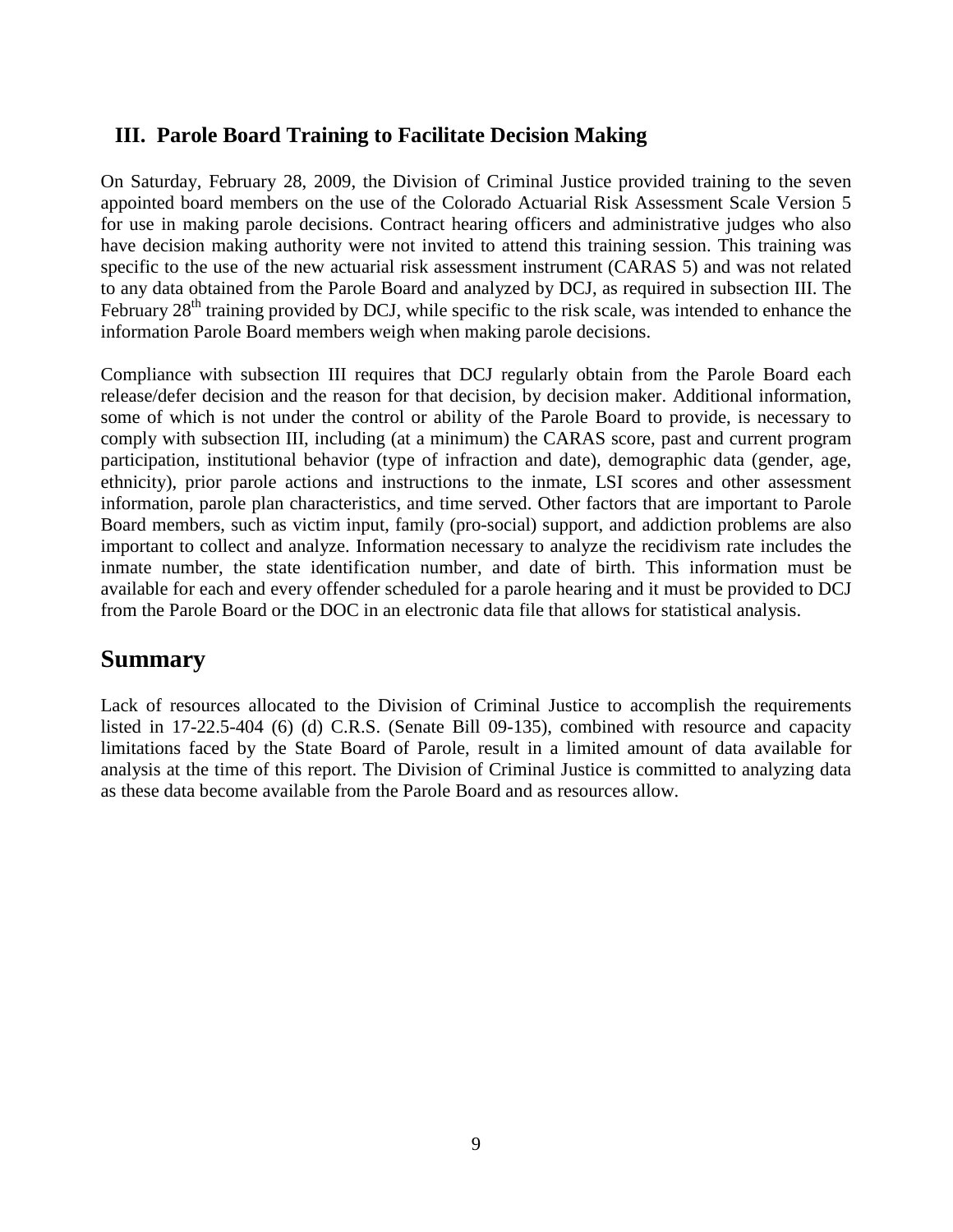# **APPENDIX A**

**NOTICE OF PAROLE BOARD ACTION FORM**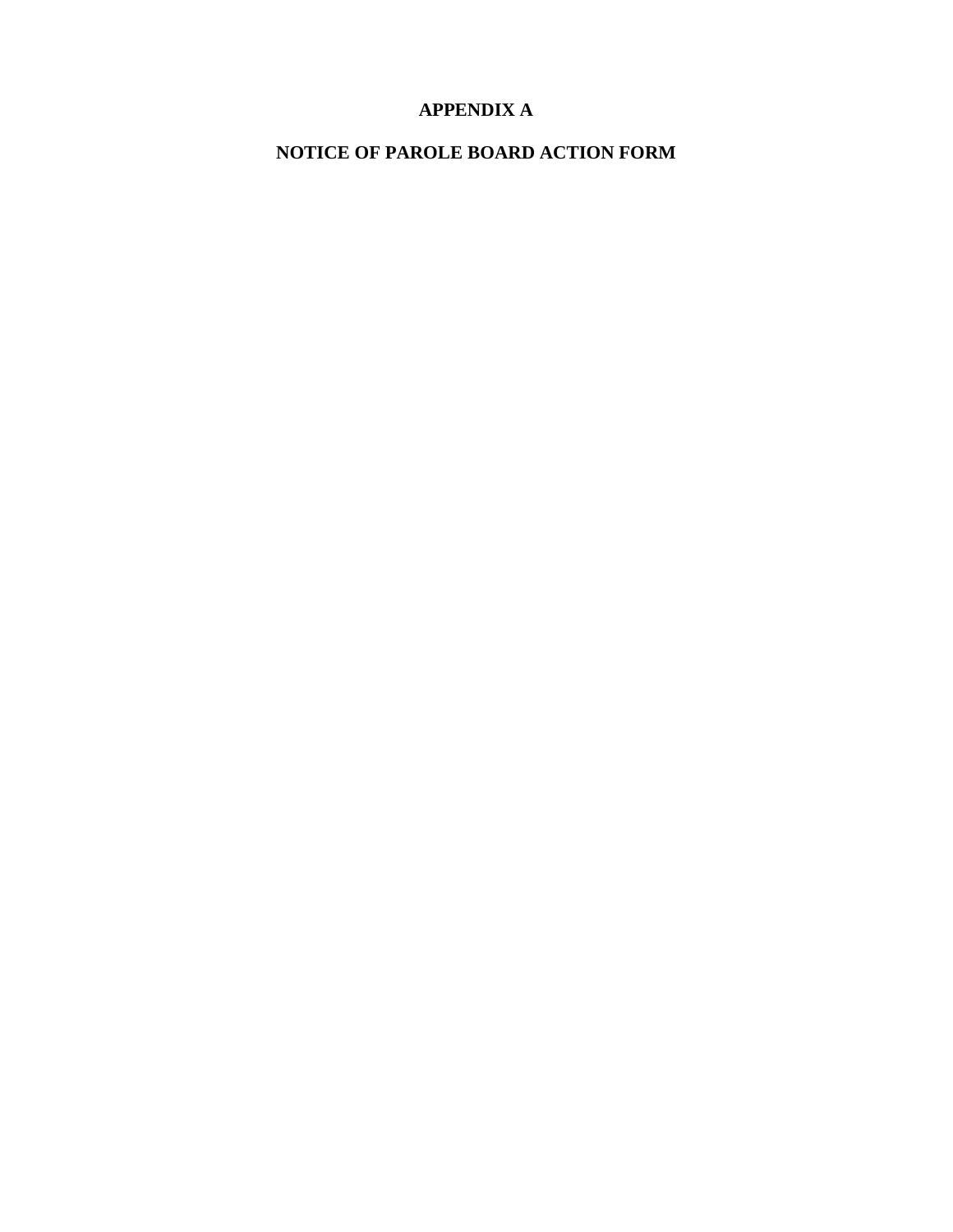|                                                                                                                                         | NOTICE OF COLORADO PAROLE BOARD ACTION                                                 |
|-----------------------------------------------------------------------------------------------------------------------------------------|----------------------------------------------------------------------------------------|
| Full Board Amend<br>Review                                                                                                              | $07 -$<br>$-2008$<br>Date<br>Tape No                                                   |
| Name<br>DOC#                                                                                                                            | TRINIDAD<br>PED/MAND PAR PD - 5 Yrs<br>Location<br>Sentence Type                       |
| Offense<br>Cls Gov County<br>Case #<br>1: SMUGHUMANS<br>3 B JEFFERSON                                                                   | Min Sent<br>MAX Sent Typ SVP<br>$2 - 0 - 0$<br>$2 - 0 - 0$<br>IN<br>09-27-2008<br>PED  |
|                                                                                                                                         | 09-27-2009<br>MRD<br>SDD                                                               |
| Pursuant to authorization of the Colorado Parole Board, adjustments will be made on qualifying MRD/MRP/PED releases if                  |                                                                                        |
| the release date falls on a weekend day (Fri-Sun) or on a State recognized Holiday.                                                     |                                                                                        |
| DEFER TO:<br>(DATE)                                                                                                                     | <b>RELEASE</b><br>*** DETAINER ***                                                     |
| AGGRAVATING FACTORS/INADEQUATE TIME SERVED<br>(Circumstances of Offense)                                                                |                                                                                        |
| PUBLIC RISK (Substantial Parole Risk; Prior Criminal Record)                                                                            |                                                                                        |
| SVP (SEXUALLY VIOLENT PREDATOR) FINDINGS:                                                                                               | <b>TABLED</b>                                                                          |
| JUDICIAL: NONE                                                                                                                          | For Approved Plan                                                                      |
| PAROLE BOARD: NONE                                                                                                                      | Must Remain Report Free and Program Compliant                                          |
| SVP ASSESSMENT:                                                                                                                         | Marginal                                                                               |
| DISCIPLINARY INFRACTION (Conduct in Correctional Facility)                                                                              |                                                                                        |
| RISK CONTROL PROBLEMS                                                                                                                   | In addition to C.R.S. 17-2-201(5)(f)(I) the following Special Conditions<br>are added: |
| Needs Continued Correctional Treatment                                                                                                  | Mental Health                                                                          |
| Psychological Reports Indicate Problems                                                                                                 | Drug/Alcohol Program                                                                   |
| Incomplete/Unacceptable Parole Plan                                                                                                     | Monitored Antabuse/Alternative if medically able                                       |
| WAIVED                                                                                                                                  | No Alcohol Intake or Possession                                                        |
| To Discharge                                                                                                                            | ISP 180 days @ CPO discretion                                                          |
| To Complete Program(s)                                                                                                                  | Obtain AA/NA Sponsor                                                                   |
| Awaiting Admittance Into Program                                                                                                        | No Liquor Establishments                                                               |
| Parole Plan Difficulties                                                                                                                | No Driving w/o P.O approval                                                            |
| OUT TO COURT / IN JAIL                                                                                                                  | No Contact With                                                                        |
| TRANSFERRED                                                                                                                             | No Return to USA, if deported<br>Vocational Rehabilitation                             |
| OTHER                                                                                                                                   | Day Reporting Center                                                                   |
|                                                                                                                                         | Curfew                                                                                 |
|                                                                                                                                         | No Checking Accounts or other Credit Devices                                           |
| State Parole Board Signatures: The undersigned hereby certify that all.                                                                 | Other $\frac{1}{2}$                                                                    |
| but not limited to, parole guidelines set forth in C.R.S. 17-22.5-404(2), (3) and (4),<br>were taken into consideration as per statute. | Restitution Per Court Order:                                                           |
|                                                                                                                                         | County<br>Mittimus<br>Amount<br><b>JEFFERSON</b><br>07CR3278<br>\$559.00               |
| 1)                                                                                                                                      |                                                                                        |
| 2)                                                                                                                                      |                                                                                        |
| 3)                                                                                                                                      |                                                                                        |
| 4)                                                                                                                                      | Payment<br>Total:<br>\$559.00                                                          |
| 5)                                                                                                                                      | To be scheduled by the Parole Officer.<br>Release Pursuant to CRS 17-22.5-404          |
| 6)                                                                                                                                      | Acceptable Parole Plan                                                                 |
| 7)                                                                                                                                      | Other:                                                                                 |
| * The 2nd and/or additional signatures, if not actually present at the hearing, are                                                     | Distribution: Parole Board Time Comp<br>  Inmate                                       |

 $\label{eq:2.1} \frac{1}{\sqrt{2}}\sum_{i=1}^n\frac{1}{\sqrt{2}}\sum_{i=1}^n\frac{1}{\sqrt{2}}\sum_{i=1}^n\frac{1}{\sqrt{2}}\sum_{i=1}^n\frac{1}{\sqrt{2}}\sum_{i=1}^n\frac{1}{\sqrt{2}}\sum_{i=1}^n\frac{1}{\sqrt{2}}\sum_{i=1}^n\frac{1}{\sqrt{2}}\sum_{i=1}^n\frac{1}{\sqrt{2}}\sum_{i=1}^n\frac{1}{\sqrt{2}}\sum_{i=1}^n\frac{1}{\sqrt{2}}\sum_{i=1}^n\frac$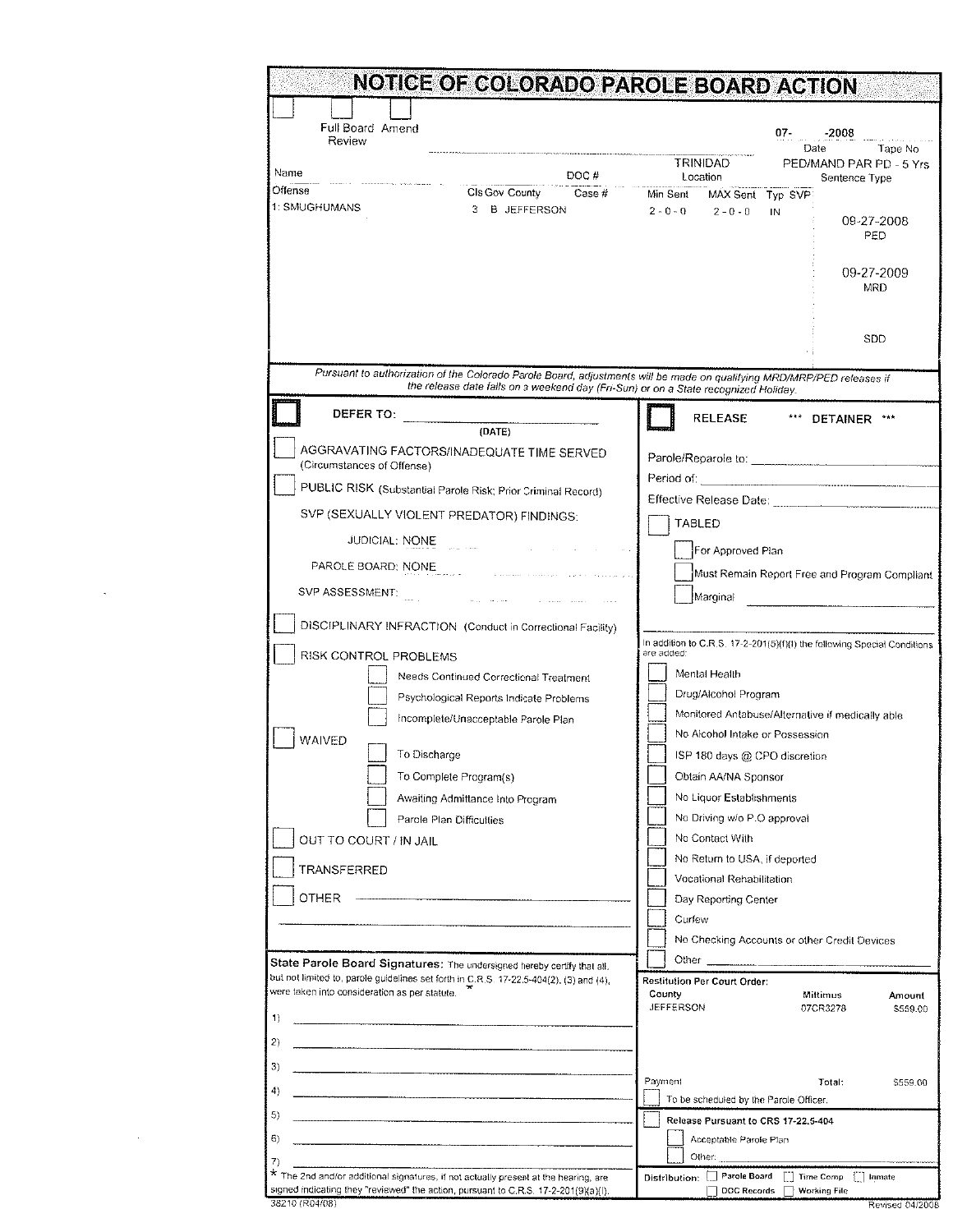The COLORADO STATE BOARD OF PAROLE in session at Walsenburg, Colorado on October 22, 2007 considered your application for parole and, believing that you can abide by the conditions of your parole agreement, hereby orders your parole to become effective January 29, 2008. Your parole will discharge on January 29, 2010 unless sooner terminated by order of the Board on the motion of your Parole Officer or the Parole Board.

#### PAROLE AGREEMENT

Parolee will be directed and supervised by Officers and Supervisors of the Division of Adult Parole Supervision, Department of Corrections, and will be accountable for his actions and conduct during this period of parole.

Parolee will abide by all conditions of parole set forth in this agreement and any additional conditions and directives set forth by Parole Officer, consistent with the laws of the State of Colorado. Any violation of this agreement and /or any conditions thereof, can lead to the revocation of parole.

#### **CONDITIONS OF PAROLE**

#### As a condition of every parole:

1. Release: Upon release from the Institution, Parolec shall go directly to Lakewood Warrant 04T12227/Arapahoe County, Colorado as designated by the Board of Parole. If released by the above authority prior to the stipulated Colorado parole expiration date, report to Melissa Duncan, 3642 South Galapago Street, Englewood, Colorado 80110, Phone: 800/426-9143, Fax:303/761-3703 in person or as directed.

2. Residence: Parolee shall establish a residence of record and shall reside at such residence in fact and on record; shall remain at the residence of record each night unless otherwise authorized by the Parole Officer; shall not change this place of residence without the consent of his Parole Officer; and shall not leave the area paroled to or the State paroled to without permission of the Parole Officer.

3. Conduct: Parolee shall obey all State/Federal laws and Municipal ordinances. Parolee shall follow the directives of the Parole Officer at all times.

4. Report: Parolee shall make written, and in person, reports as directed by the Parole Officer; and shall permit visits to his place of residence as required by the Parole Officer.

a. Parolee further shall submit urinalysis or other tests for narcotics or chemical agents upon the request of the Parole Officer, and is required to pay for all tests.

b. Parolee further agrees to allow the Parole Officer to search his person, or his residence, or any premises under his control, or any vehicle under his control.

5. Weapons: Parolee shall not own, possess, nor have under his control or in his custody, firearms or other deadly weapons. 6. Association: Parolee shall not associate with any person with a criminal record without the permission of the Parole Officer.

7. Employment: Parolee shall seek and obtain employment, or shall participate in a full time educational or vocational program, unless waived by the Parole Officer.

8. Alcohol/Drugs: Parolee shall not abuse alcoholic beverages, or possess and/or use illegal drugs.

9. Child Support: Parolec shall comply with any court or administrative order to pay child support.

10. Additional Conditions: a.Parolee shall participate in a drug/alcohol treatment program. b.Parolee shall have no alcohol intake or possession. c.Parolee shall participate in Intensive Supervision while on parole for 120 days at Parole Officer's discretion. d.Parolee shall do no driving without permission from the Parole Officer. e.Parolee shall work on obtaining GED. f.Parolee shall pay restitution in the amount of \$372.50 in payments to be scheduled by the Parole Officer until paid in full.

I agree to abide by all the conditions of my parole heretofore set forth, and I do hereby waive extradition to the State of Colorado from any state or territory of the United States or from the District of Columbia, and agree that I will not contest any effort to return me to the State of Colorado at any time before the expiration of my maximum sentence.

In ave read the forgoing document or have had it read to me and I have full and intelligent understanding of the contents and the meaning thereof; and I have received a copy of this document.

FOR THE COLORADO STATE BOARD OF PAROLE

**SIGNATURE OF PAROLEE** 

Date:

Witness

Distribution: PBD/DF/WR/Inmate/Time-Release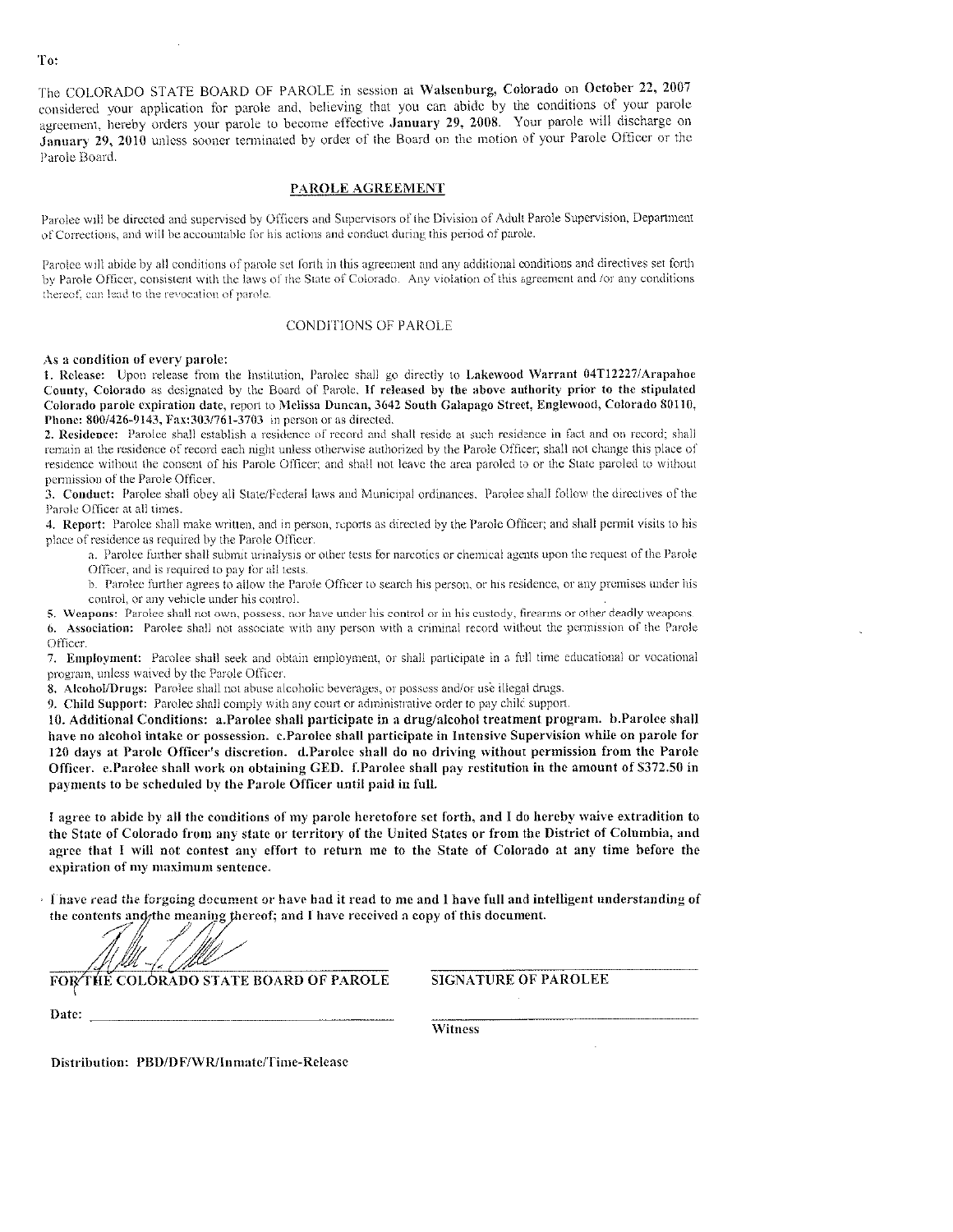# **APPENDIX B**

# **REVIEW DOCUMENTS: 2008 COLORADO ACTUARIAL RISK ASSESSMENT SCALE (VERSION 5)**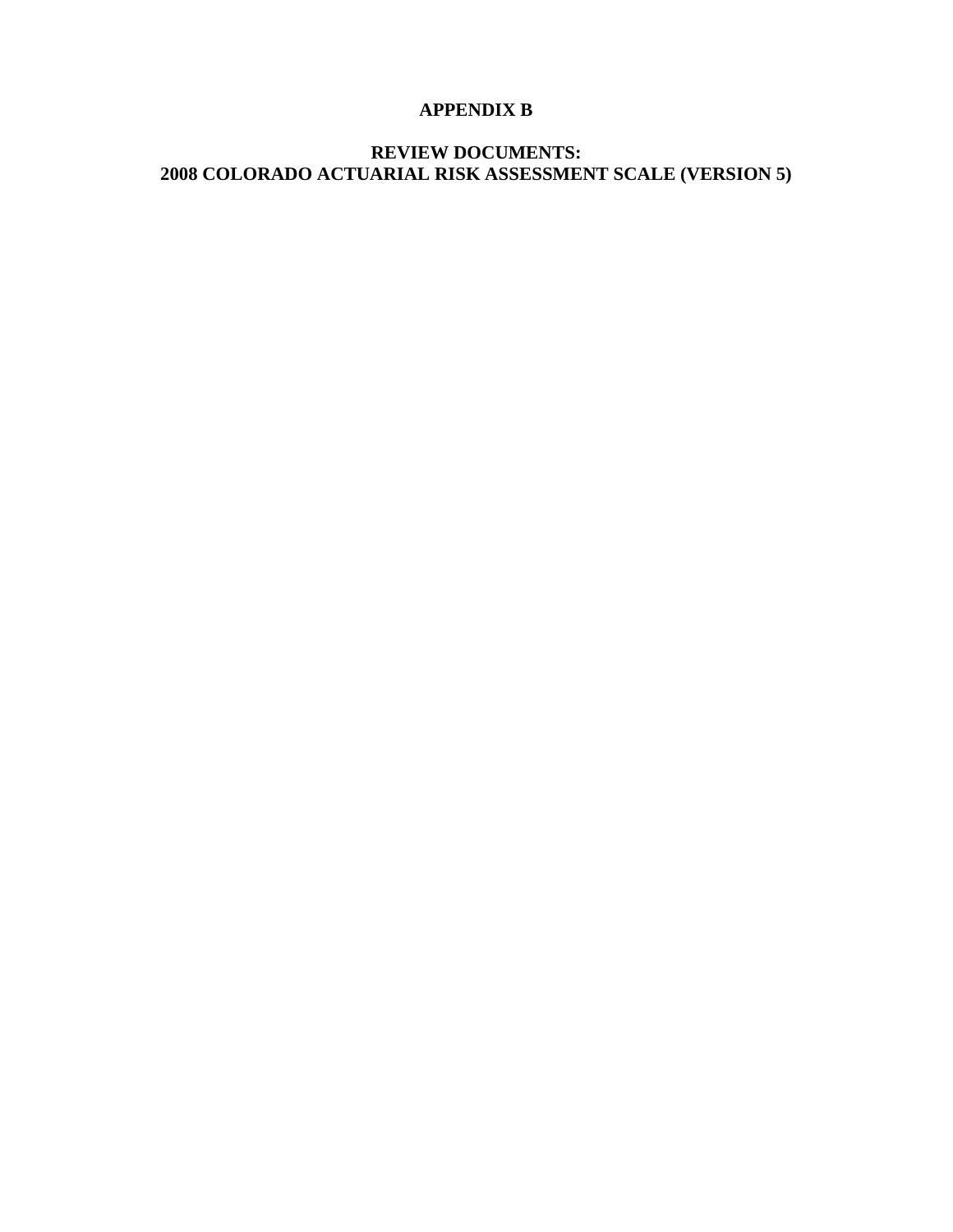**Division of Criminal Justice** Jeanne M. Smith, Director

700 Kipling Street Suite 3000 Denver, CO 80215-5865 (303) 239-4442 FAX (303) 239-4491

# **COLORADO DEPARTMENT** OF PUBLIC SAFETY

To: Pete Weir, Director CDPS From: Kim English, Director ORS Date: October 4, 2009 Re: External Evaluation of the Colorado Actuarial Risk Assessment Scale, Ver. 5

Following the re-development and re-validation of version 4 of the Colorado Actuarial Risk Assessment Scale (CARAS), the Office of Research and Statistics sought external reviews of the methods and processes undertaken for this effort. This Ver. 5 update, as required by legislative mandate, was completed in November 2008 by actuarial scale consultant Marshall Costantino of Analysis, Research and Design, Inc.

Two experts were recommended to conduct a review of the CARAS. Gerald G. Gaes, Ph.D. is a Research Faculty member at the Center for Criminology and Public Policy Research at Florida State University and former Director of Research (1988-2002) and Researcher (1980-'86) at the Federal Bureau of Prisons (1980-'86). S. Christopher Baird is the Executive Vice President of the National Council on Crime and Delinquency directing the Children's Research Center for that organization since 1985. Please see the attached reviewer bio document for additional background information for the reviewers and Mr. Costantino.

In brief, Dr. Gaes indicates that Mr. Costantino employed techniques that "are quite systematic and technically proficient" and that the ability of the CARAS to differentiate recidivists from nonrecidivists is "quite good." Gaes summarizes by stating, "Taking everything together, this was a competent and well executed scale development process…." The complete review by Dr. Gaes is attached.

Mr. Baird, who reports being involved with risk assessment research since 1972, introduces his review by stating that he found the CARAS-5 "quite innovative." He concludes by offering, "The CARAS-5 is a well constructed scale with discriminatory power rivaling (and for the most part, surpassing) other risk models used across the nation." The complete review by Mr. Baird is attached.

Both reviewers offered valuable advice for future versions and further development of the CARAS. The Office of Research and Statistics and consultant Mr. Costantino are studying these suggestions to further improve the performance of the CARAS.

 **Bill Ritter, Jr.** GOVERNOR  **Peter A. Weir** EXECUTIVE DIRECTOR Colorado State Patrol Colorado Bureau of Investigation Division of Criminal Justice Office of Preparedness, Security, and Fire Safety



⇎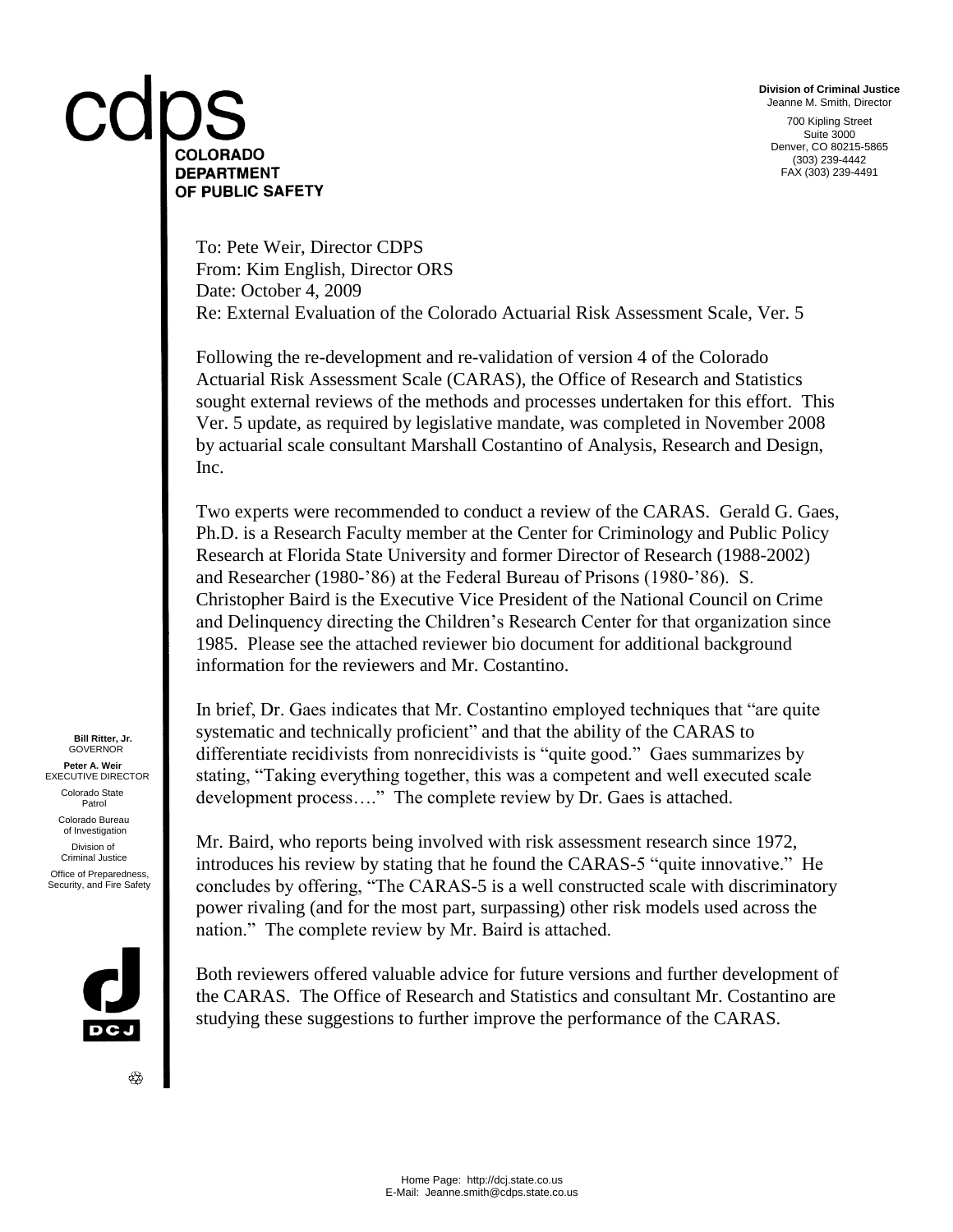# **Reviewer and Consultant Bios Colorado Actuarial Risk Assessment Scale, version 5**

## **Gerald Gaes, Ph.D.**

Gerald Gaes, Ph.D. received his doctorate in social psychology from the State University of New York at Albany in 1980. He worked for the Federal Bureau of Prisons for 20 years, including as the director of the Office of Research. He served as a visiting scientist at the National Institute of Justice for five years; he also served a two-year detail at the United States Sentencing Commission. Gaes is first author of Measuring Prison Performance: Government Privatization and Accountability; he has published extensively in professional journals, including Crime and Delinquency, Criminal Justice Review, Criminology and Public Policy, Justice Quarterly, and Punishment & Society. In July 2000, he received the U. S. Department of Justice Attorney General's Distinguished Service Award for the correctional research that he conducted during his BOP career. (Complete vitae as of August 2009 available upon request.)

## **S. Christopher Baird**

Christopher Baird is the Executive Vice President of the National Council on Crime and Delinquency/Children's Research Center and has directed the Midwest Office in Madison, Wisconsin since 1985. He has designed risk assessment, classification and case management systems for child welfare, adult probation and parole, and juvenile justice systems. He developed and managed the National Institute of Corrections Model Probation and Parole program which was implemented in 31 state agencies and hundreds of county probation departments throughout the United States. Mr. Baird served as principal investigator on two grants from the National Institute of Justice, including a comprehensive evaluation of the Florida Community Control Program. From 1990-1997, he directed NCCD's Children's Research Center which developed risk assessment and decision making systems used in Child Protection Services for over 50 state and county agencies in the United States and Australia. He and colleagues wrote a comprehensive evaluation of the system in Michigan assessing its impact on subsequent abuse and neglect. He directed and authored a national study funded by the Office of Child Abuse and Neglect (OCAN) that compared child protective services risk assessment systems in four jurisdictions. He is currently conducting research for the Casey Foundation's workforce initiative.

Mr. Baird has authored numerous journal articles and other publications on research, program development and management issues in child welfare, juvenile justice, and corrections. In 1992, he received the University of Cincinnati Award from the American Probation and Parole Association for outstanding research contributions to the field. In 2001, he and his colleague Dennis Wagner received the Pro Humanitate Literacy Award for "The Relative Validity of Actuarial and Consensus-Based Risk Assessment Systems" from the North American Resource Center for Child Welfare. In 2004, he received the Grace B. Flandeau Aware for his contributions to child welfare. His educational background includes a Masters degree in Economics.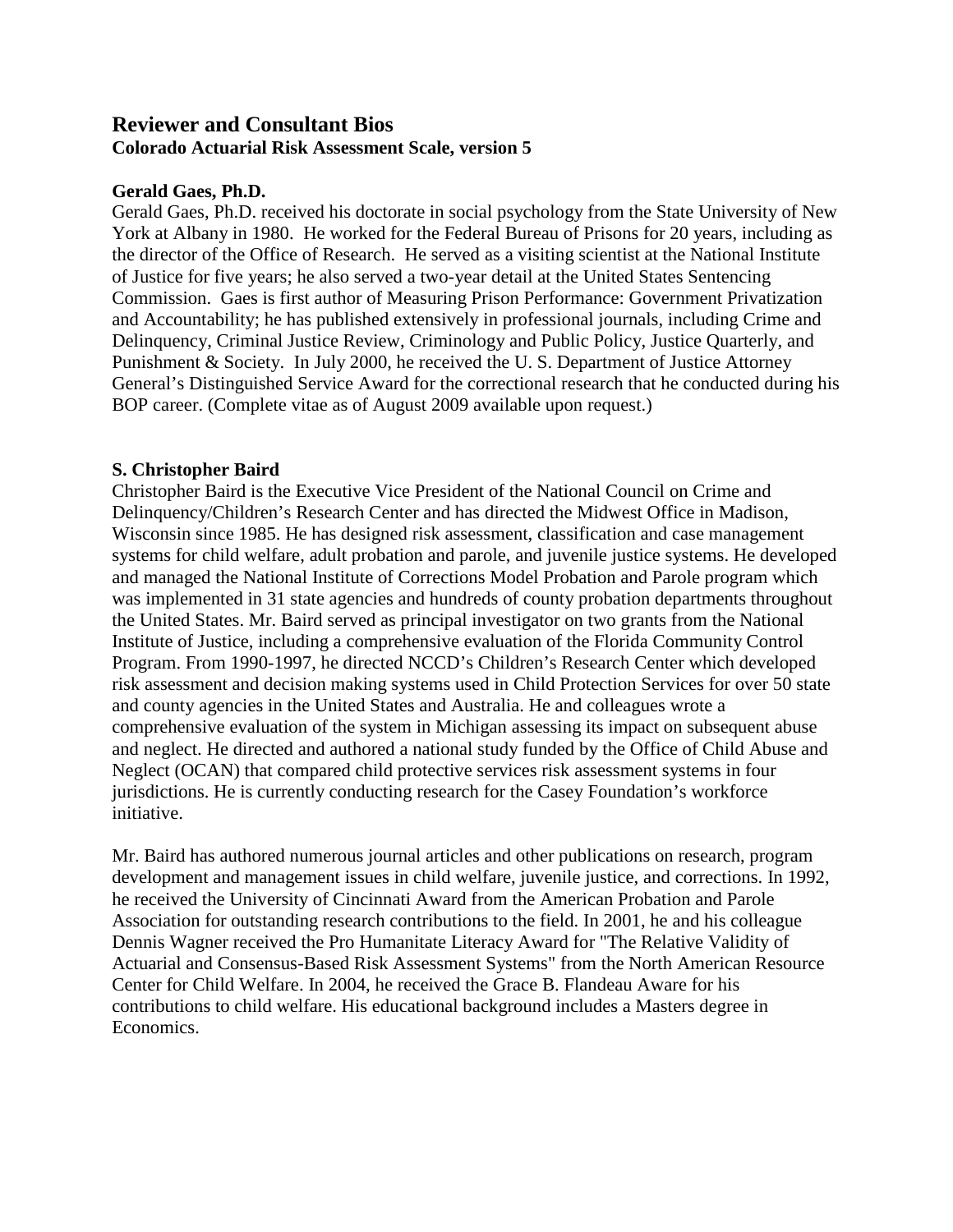## **Marshall Costantino**

Marshall Costantino's academic training includes a Bachelor of Science degree in Applied Mathematics and a Master of Science degree in Quantitative Economics with a minor in Operations Research. His business and government experience varies among the consumer and commercial credit industry, Federal Government procurement financial analysis, worker's compensation insurance and criminal justice. For the last 33 years, he has been involved in at least 50 consumer and/or commercial credit scoring developments and implementations. During his 12 years with Citigroup, he headed departments participating in credit policy development and implementation for a number of start-up and turnaround businesses. Citigroup had a number of quantitative financial risk management groups whose charge was to identify potential bad accounts and to administer quantitatively based credit policy. Because of his work with these groups, Marshall was placed on a team of internal consultants who were called upon to "put out fires" anywhere in the world at any time.

Marshall formed Analysis, Research & Design, Inc. in 1981 in order to take advantage of the consulting opportunities that arose as a result of guest speaking engagements at conferences all over the world. Between 1981 and 1987, AR&D was a part-time venture but in 1988 it became a full-time business. Since then, Marshall has split his professional time between consulting and teaching undergraduate and graduate courses at various colleges and universities in the Denver area. Currently, he serves as adjunct faculty at the University of Denver's University College. He has taught courses ranging from Business 101 to graduate level economics, statistics, finance, operations research and legal compliance.

Eleven years ago, Marshall built the first claim scoring system for Pinnacol Assurance, Colorado's quasi-government/private partnership in worker's compensation insurance, saving Pinnacol Assurance \$56,000 in prevented fraud losses during the first six months. Over the past 11 years, he has analyzed the legal function, sought to identify medical provider fraudulent transactions using Benford's Law, and devised four policy renewal scoring systems. Over the last 10 years he has been retained by two sub-prime auto lenders.

Visit ARD's website to review some of the major projects in which Marshall's agency has been involved, at http://www.arddenver.com .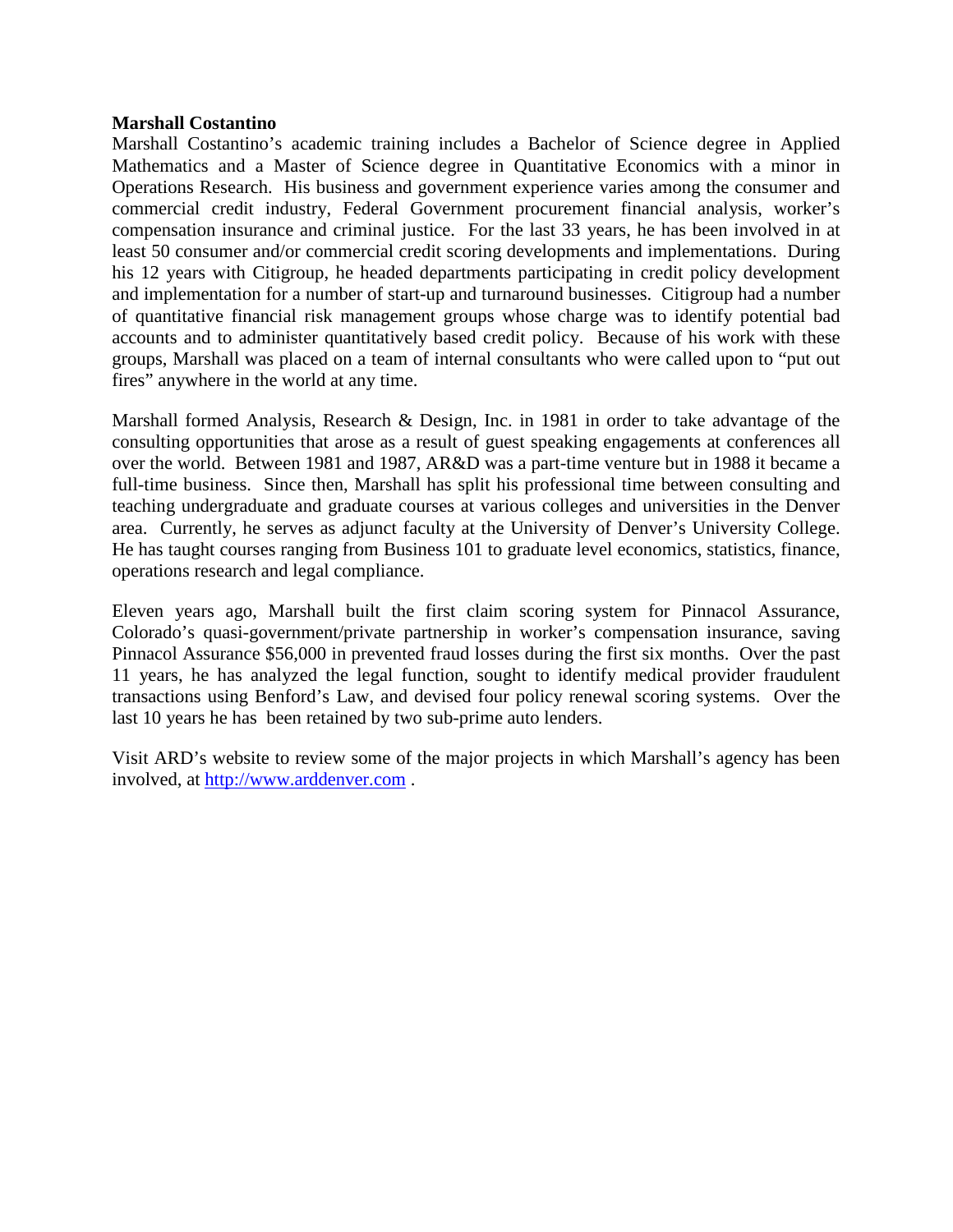# **Review of CARAS, Colorado Actuarial Risk Assessment Scale**

**Gerald G. Gaes**

**Florida State University, Criminal Justice Consultant**

**September 9, 2009**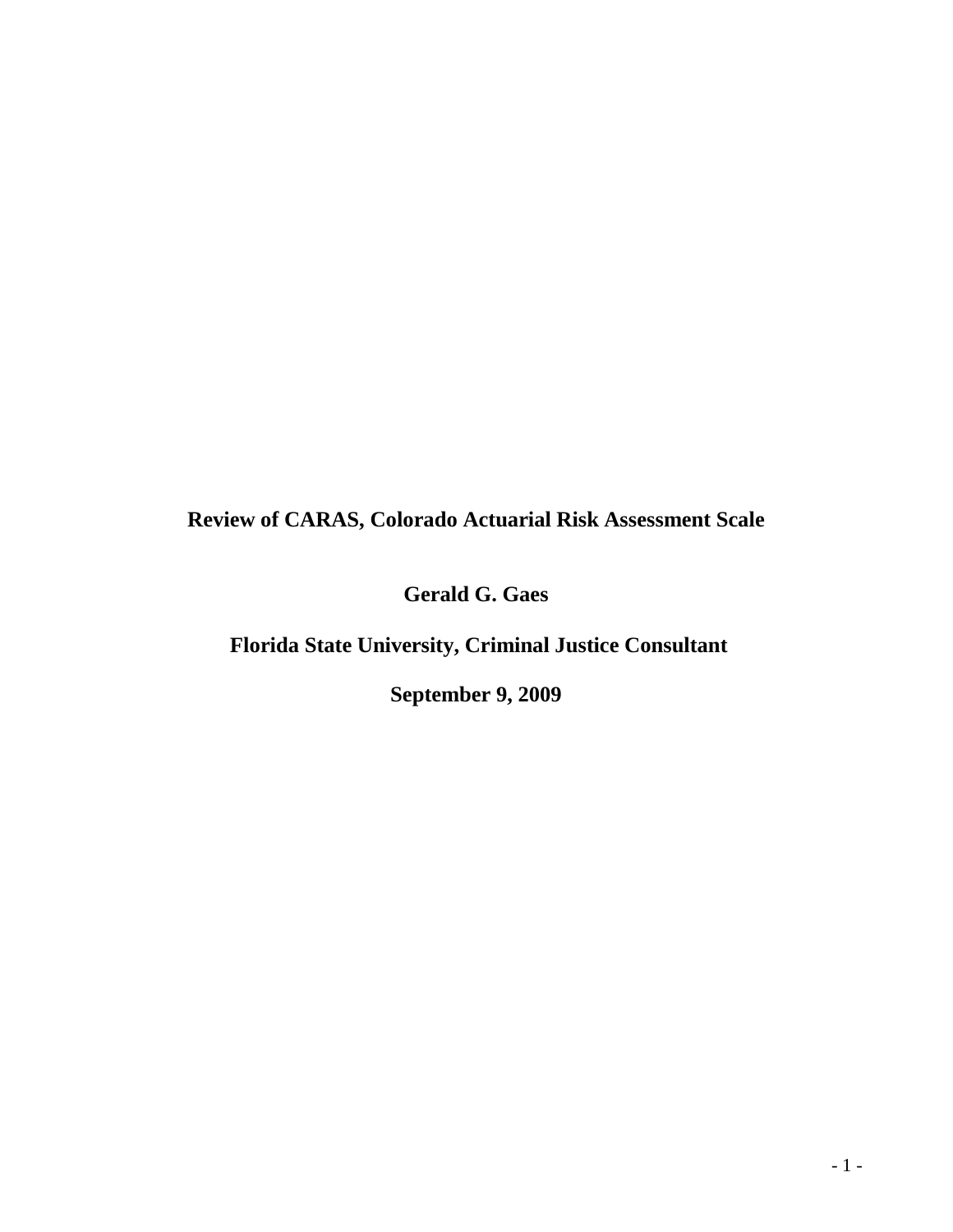## **Review of CARAS, Colorado Actuarial Risk Assessment Scale**

Marshal Costantino, Analysis, Research and Design, Inc., was contracted to develop the new CARAS instrument. In this report, I review the scale development methods and the statistics that indicate how well the scale performs. Most of my comments in this review are based on the document entitled "CARAS Information Request", a follow up memo from Costantino entitled "Clarification Response to your Questions on the DOC Information Request" in which he replied to questions I had about the original document,. I also used a spreadsheet Costantino sent showing how the weights for CARAS were computed, and other documents which were primarily memos indicating progress and decisions made throughout the CARAS development.

### **Recidivism Definition and Technical Violators**

One of the crucial decisions in the scale development was the definition of outcomes for the purpose of classification. Under guidance from the Division of Criminal Justice, Colorado Department of Public Safety (DCJ), Costantino divided the post-release events into returns to prison based on a new felony filing (call these recidivists), returns based on technical violations, and people who remained in the community (call these non-recidivists). The rationale behind this decision is that DCJ considers recidivism to mean harm to members of the community and revocations due to technical violations are due to failures to follow terms of supervision. I suspect that the public policy goal of returning some technical violators to prison is to preclude crimes that they may commit. Therefore, as noted by Costantino, they are removed from the pool of parolees possibly prior to their committing a new crime. Since we cannot know whether they would have committed crimes had they continued to technically violate conditions of their supervision (or perhaps were committing crimes but had not been arrested), this is a difficult problem to handle. Most analysts treat returns to prison based on a technical violation as the same event as a return for a new felony filing. There are different ways to examine the relationship between the classification predictors and the different outcomes. One could use a form of regression, multinomial regression to see if the same factors that predict returns for new felony filings are similar to returns for technical violations. Another way to model the prediction of failure is to use survival methods and treat technical violations as a censoring event for returns based on felony filings. Then one treats technical violation returns as the event of interest with returns to prison based on a felony filing as a censoring event.

While these use regression to estimate the predictive power of variables, Costantino chose the more traditional way of classification, and what he did is consistent with the way most analysts develop classification tools in criminal justice. Costantino chose to model the parolees returned to prison based on 1 or more felony filings relative to those who remained on parole with no felony filing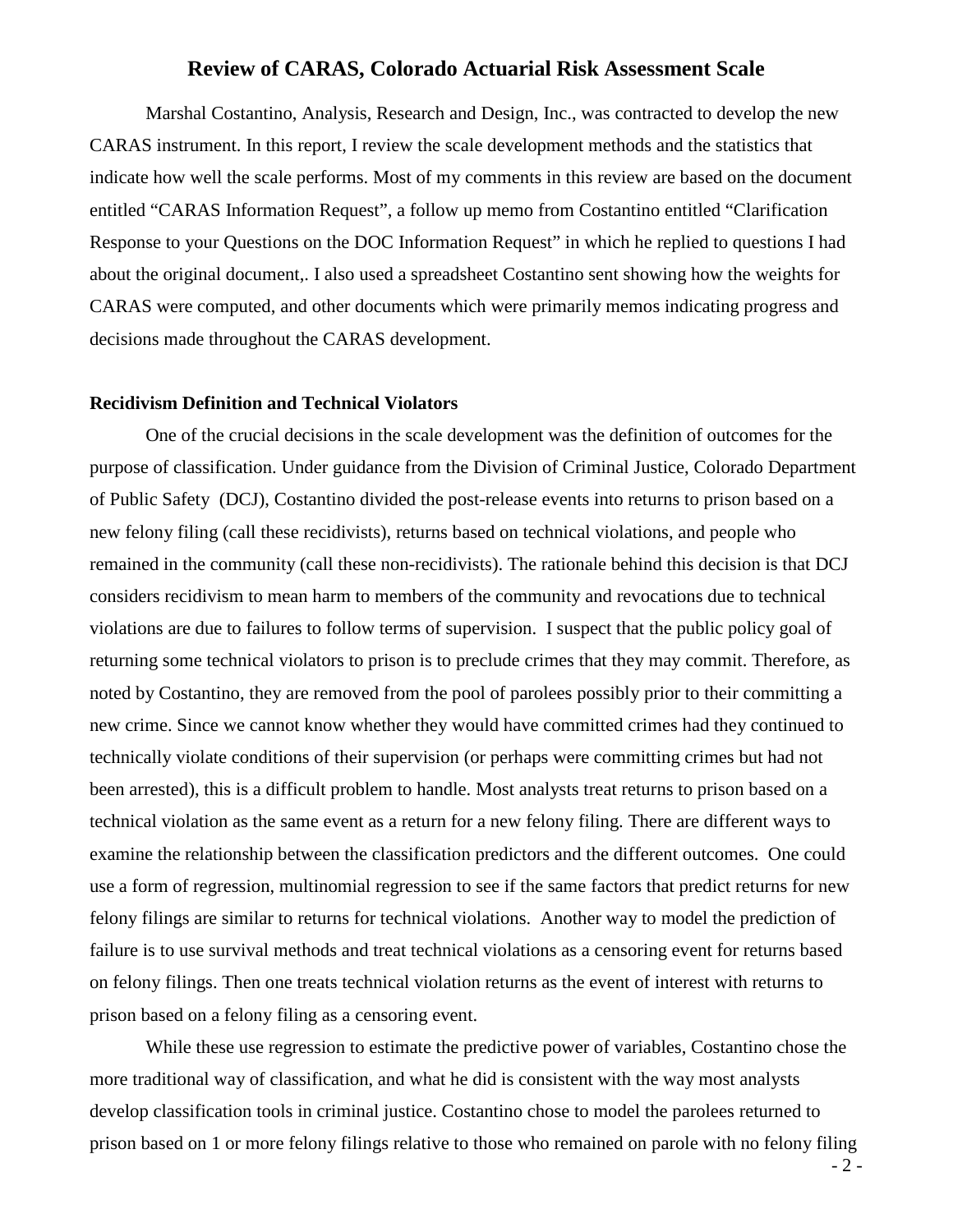excluding people who were returned to prison for a technical violation. The document entitled "CARAS Information Request" provides the following explanation:

Analysis performed during the development process indicated that 2/3rds of the technical violators were more similar to and could be combined with the nonrecidivists and 1/3rd of the technical violators were more similar to and could be combined with the recidivists for the purpose of developing the final scoring table. Were the scoring table developed using only the information on the known recidivists and nonrecidivists, it would misrepresent the actual population to which it is to be applied. Similarly, had all technical violators arbitrarily been combined with the recidivists, the scoring scheme would misrepresent those who appear more similar to the nonrecidivists. (p. 2)

Once Costantino had completed the development of the classification scale excluding the technical violators (TV's), he compared the TV's to the recidivists (R's) and the non-recidivists (NR's). This comparison is documented in Appendix A of the "CARAS Information Request" document. On page 3 of the report it indicates that the distribution of TV's into the 5 categories of risk (very low, low, medium, high, very high) was very even. It was argued that if TV's looked more like recidivists, then their risk category distributions would look more like recidivists than non-recidivists. In fact, it looks like neither. This indicates to me that the characteristics of technical violators as summarized by their risk scalar value seems to be midway between the recidivists and non-recidivists, where the classification development was based on returns to prison based for felony filings.

I have dwelled on this part of the scale development because it is a major concern of the DCJ. It is clear to me that their choice to use only the returns to prison based on felony filings was a valid choice.

#### **Development Method**

**Variables.** The techniques Costantino used to develop and validate the risk classification system are quite systematic and technically proficient. The sample sizes are large. He used a development and validation sample. The pool of automated risk predictors is also quite large and very comprehensive. The fact that the Level of Supervision Inventory (LSI) is only one of a host of potential predictors culled from their automated system shows the richness of the pool of predictors. The LSI does include criminal history information in its scoring, yet Costantino demonstrates the prediction can be improved with other risk factors including criminal history elements. Also, the fact that all of these are automated elements means that there is a built in efficiency to the process. No extra paperwork has to be done.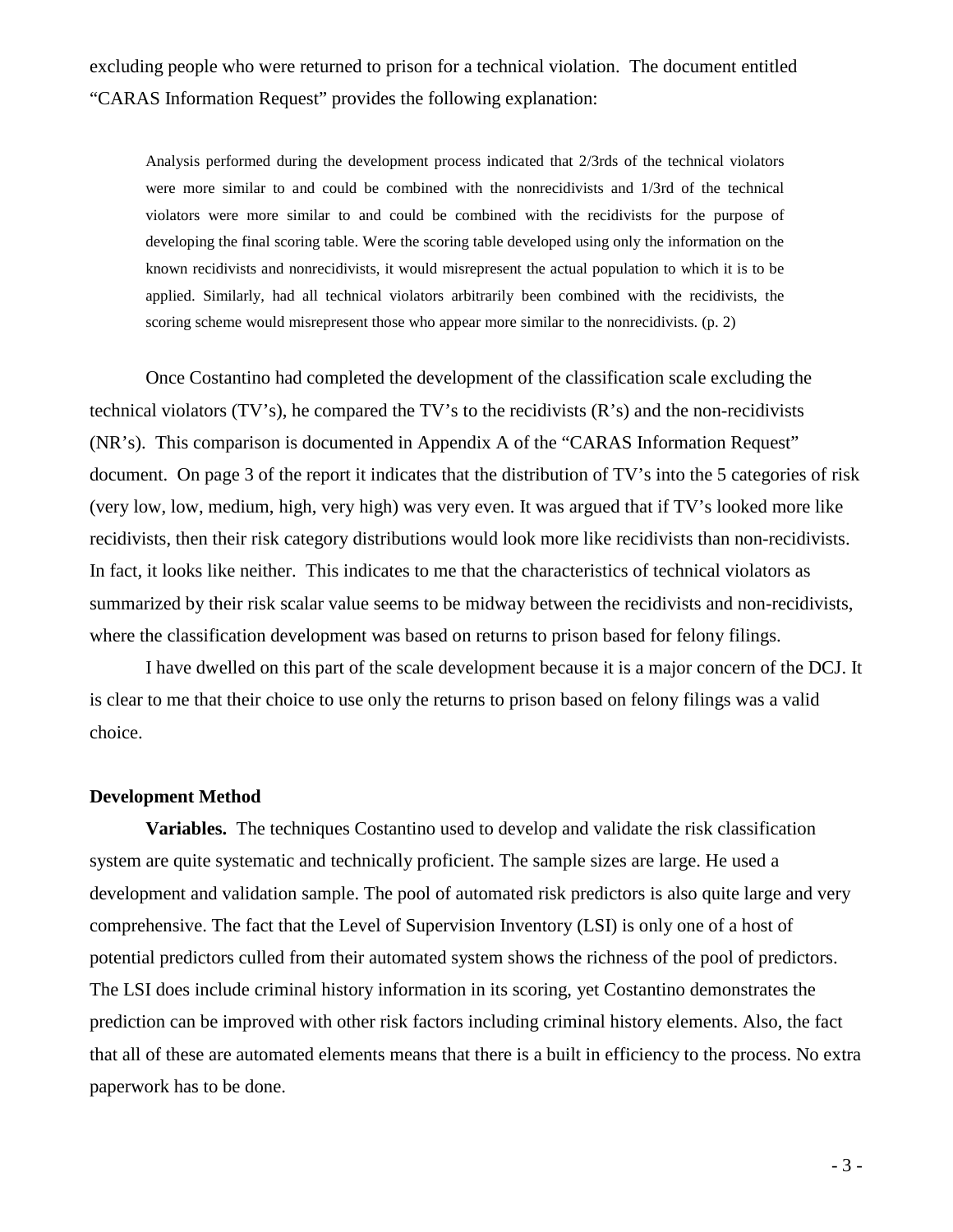I looked closely at the variable list in Appendix C. The factors are quite comprehensive including socio-demographic, extensive criminal history including juvenile record, psycho-social factors, mental health, education, peer relationships, drug history, attitudes and emotions, employment prior to prison, characteristics of the current offense, and conduct in prison.

The technical steps in the scale development are outlined in Appendix D. I asked Mr. Costantino for clarification of some of these steps and he provided me with a lengthy exposition which was extremely helpful. In fact, his memo could be incorporated into any further CARAS development documentation.

**Post-release period.** After getting the data, the first major step for Costantino was to determine an optimal time frame for the recidivism analysis. Costantino used procedures to choose the most optimal post-release period to develop the risk classification procedure. He selected a prediction set of variables that could be used for a 2,3,4, or 5 year post-release time frame. He then evaluated the percentage of the correct classification of parole successes excluding the TV's. He also evaluated the overall correct classification of the prediction set over time and found that the highest percent of correct classification for both successes and failures occurred at three years.

**Missing data.** Missing data were handled in an appropriate way similar to the method the U. S. Census Bureau uses in its "hotdeck" procedure. Because missing data could be present when CARAS is used to score offenders, DCJ needed a system to incorporate missing data into the final score. An analyst could have used modern missing data imputation procedures to do the scale development; however, when missing data did occur as staff tried to use the new scale, this would have been a big problem and would delay classification until the data were entered.

**Predictor selection.** To select items from the pool of 177 as the best predictor set, Costantino describes using divergence tests composed of standardized difference test in the mean values for the recidivists and non-recidivists. This allowed him to pare down the original large pool of predictors into 25. He then used a discriminate analysis procedure entering all 25 variables simultaneously to uncover predictors that were highly correlated. He then did a stepwise discriminate analysis to see how individual predictors affected the both the discriminant power of other variables and the overall correct classification rate. This led to the final set of 9 variables.

Costantino translated the 9 predictors into Rate Increase Factor form. He applied this weighting to the recidivists, non-recidivists and technical violators. Even though the scale development excluded the TV's, he wanted to see how they would score on the CARAS to compare their "risk" levels to the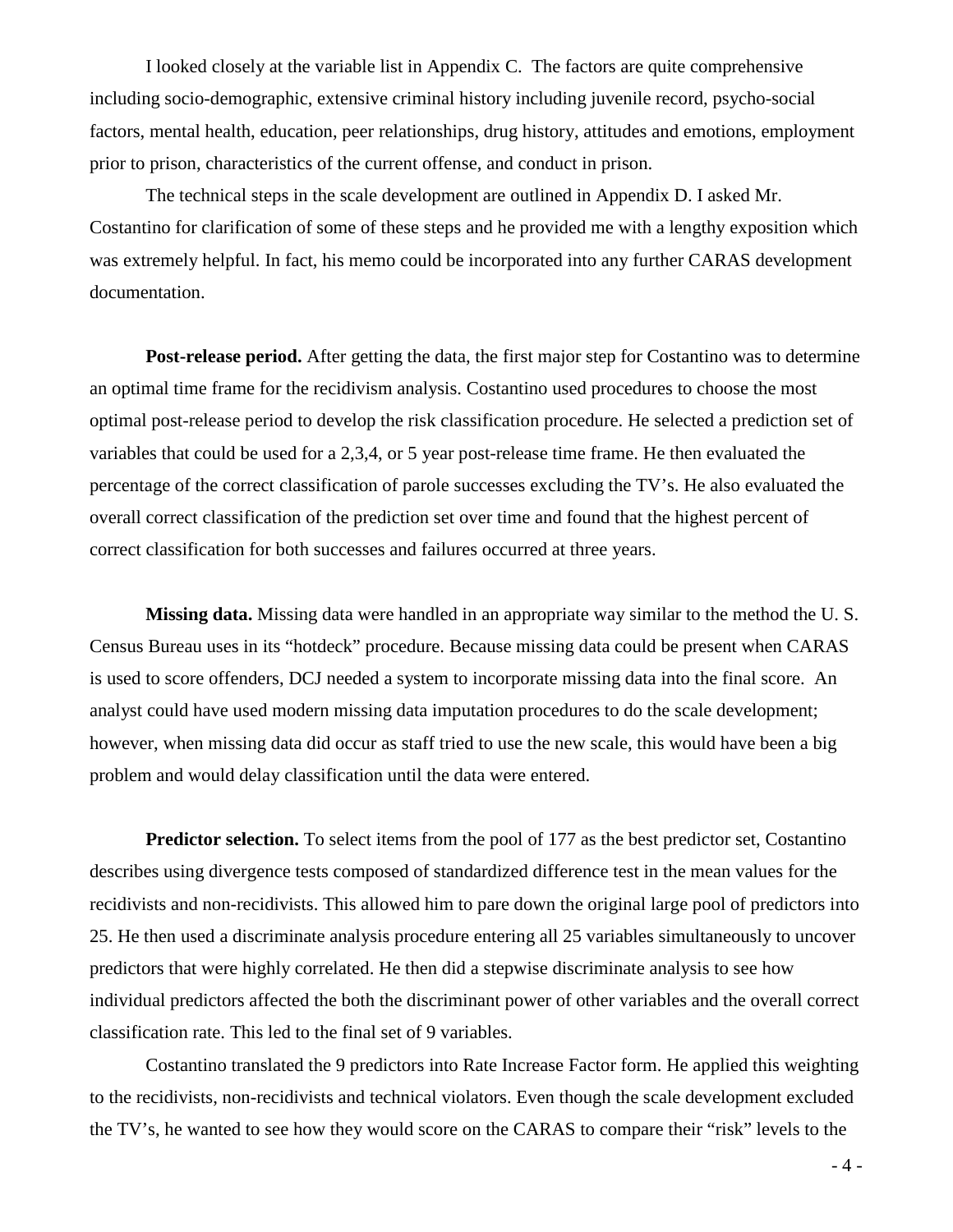recidivists and non-recidivists. This is where they appear to be somewhat more like the non-recidivists although they are equally distributed over the five risk categories – very low to very high.

Costantino compared logit and OLS regression to see which produced better weights for purposes of classification. The logit estimation procedure was better. Using the logit weights, he reclassified the TV's into recidivists and non-recidivists based on their classification result. As I have already said, although this was not the only way to approach this problem, however, this was a reasonable way to address the issue.

The final scale values were based on translating the coefficients for the logistic prediction equation. A "Rate Increase Factor" (RIF) was based on forming the ration of the recidivism percentage in a given category to the lowest ranked category for a given variable. For example, the variable arrested under the age of 16 has a no and yes category. The lowest recidivism percentage is the "no" category and this receives a RIF of 1.0. Comparing the recidivism percentage of those who had an arrest prior to 16 (47.1%) versus those that did not  $(38.75%)$  produces the ratio 47.1/38.75 = 1.46. This is the Rate Increase Factor. The logit coefficient for this variable was 1.13. The final weight was the logit coefficient times the Rate Increase Factor times 10 rounded to the nearest integer. In this case, that produced a weight of 11 for those offenders who did not have an arrest under the age of 16 and a weight of 17 for those that did. The intercept was also weighted as well. Using this composite set of weights, an offender can get a score between 1 and 79.

**Classification.** The acid test of a classification system is how well it discriminates between recidivists and non-recidivists and the extent to which people are not being correctly classified. CARAS has a correct classification percentage of about 71 percent and receiver operating characteristic AUC (area under the curve) of .76. This latter measure is a summary of correct classification to incorrect classification. These are quite good. The scale divergence criterion is also good, close to a 1 unit standardized difference. Of course, future validation will insure that population characteristics may not change the scale validity values.

The "CARAS Review Request" also has a short discussion on reliability. This is the psychometric notion that different people will score the scale the same way (inter rater reliability) or that if the scale is measured over time on the same person and the risk items do not change, one will get the same scale result. I think the best way to handle inter rater reliability is to do auditing of the data entry to insure it is being done correctly.

There was a special discussion of CARAS's ability to classify violent and sex offenders. On pages 14-17 of the document "CARAS Information Request," there are data on how each of the scale items compares for the violent versus non-violent subgroups and the sex offender versus non sex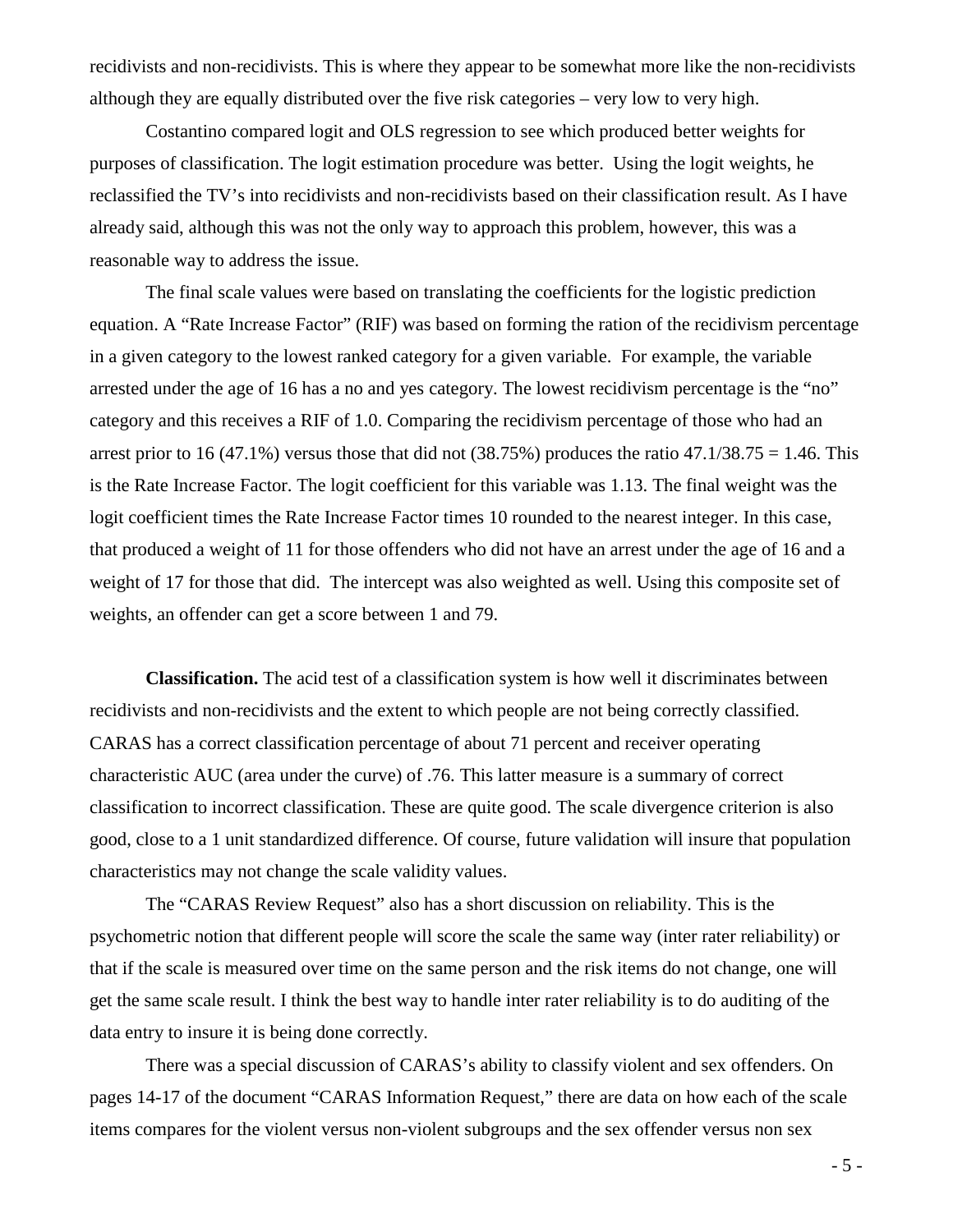offender subgroups. CARAS rank orders these subgroups correctly for each of the scale categories very low to very high risk. There is very little difference between the average scores on each of the scale items for the violent versus non violent, and sex offender versus non sex offender subgroups. The correct classification levels are comparable for the sex offender and the overall sample on which CARAS was developed and validate. The correct classification percentage for the violent subgroup may be slightly better than the overall sample. These data show the validity of CARAS for predicting whether someone will return to prison for a new felony filing whether they are violent offenders or sex offenders.

#### **Summary**

Taking everything together, this was a competent and well executed scale development process and the fact that this is based on automated items makes it an efficient process going into the future.

**Future steps.** One issue DCJ should be aware of for future scale development is that criminologists are now questioning how risk classification and the criminal justice response affects outcomes. There is a seminal paper by Bushway and Smith, (2007). The argument is that risk classification and other predictive criminal justice tools are not used in a vacuum. So that people who get a high risk classification may have their parole delayed or may have closer supervision when released to the community. The former may decrease recidivism (age, maturation effect). The latter may increase the possibility of a technical violation (closer scrutiny, more conditions of supervision). This is a complication most analysts are ignoring when they do scale development and it is a very difficult issue. I thought that it is important to point out that criminologists are beginning to tackle this problem and that DCJ should be aware of the issue for future scale development. There are also a host of new techniques that are being experimented within criminal justice to classify populations. One important technique is a recursive partitioning procedure called classification and regression trees (CART). CART has been used by Berk (2008) to uncover classification rules for quite rare criminal justice events. Again, this and similar tools are cutting edge and are not yet widely accepted. Nor are there readily available tools to do these analyses. CART is available in SPSS, but not some of the additional tools to refine the classification tree. There are procedures implemented in the R statistical set of packages. The advantage to regression trees is that it can reveal complicated underlying relationships between variables that are not readily revealed with standard classification procedures.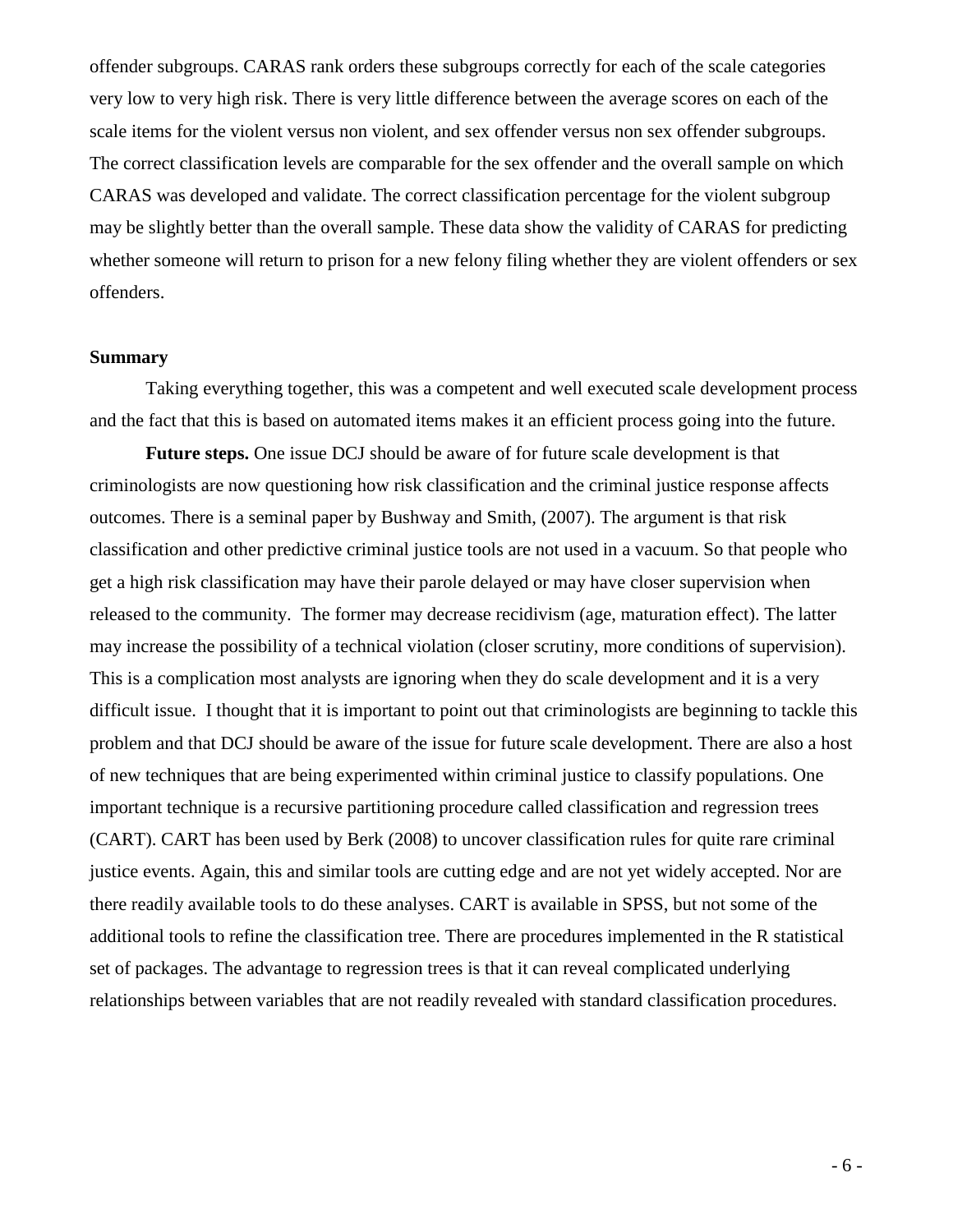# References

Berk, R. A. (2008) *Statistical Learning from a Regression Perspective*, New York" Springer

Bushway, S., & Smith, J. (2007). Sentencing Using Statistical Treatment Rules: What We Don't Know Can Hurt Us. *Journal of Quantitative Criminology* , 377-387.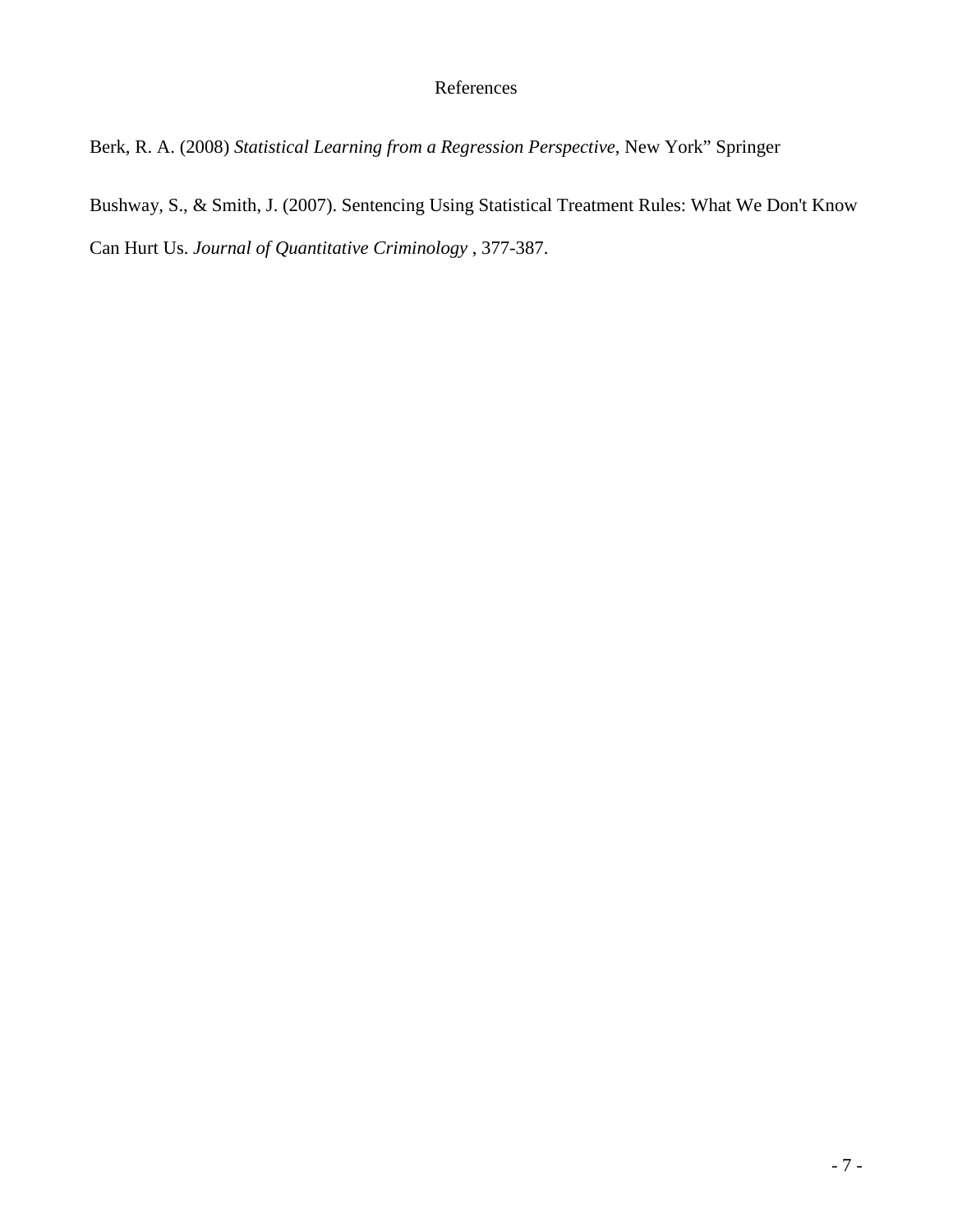

# **M E M O R A N D U M**

| to:      | Kim English, Ph.D., Research Director, Colorado Division of Criminal Justice |
|----------|------------------------------------------------------------------------------|
| from:    | Christopher Baird, Executive Vice President, National Council on Crime and   |
|          | Delinquency                                                                  |
| subject: | Review of CARAS-5                                                            |
| date:    | September 3, 2009                                                            |

Thank you for the opportunity to review all of the analyses conducted to develop the CARAS-5. Prior to discussing the CARAS-5, I want to provide a short summary of my experience.

I have been involved in risk assessment research since 1972, working in adult corrections, juvenile justice, and child welfare. Over the last 20 years, Dr. Dennis Wagner and I have completed over 50 development and validation studies of risk instruments. The risk assessment model we developed for child welfare, Structured Decision Making® , is the most widely used case management system in the world. In 1980, I developed a probation and parole risk assessment system for the National Institute of Corrections. As recently as 2001, a National Institute of Justice survey found that this system was still used by 60% of the probation and parole agencies that responded to the survey. Our research on risk assessment has garnered several national awards over the years.

Overall, I found the research supporting the CARAS-5 to be very solid; in some respects it was quite innovative. Established research protocols were used and all of the statistical methods employed were appropriate. The study cohort was large (5,850 cases) and was appropriately divided into development and validation samples. The follow-up period (36 months) is actually longer than what is found in most studies and adds to the strength of the analysis. The level of discrimination attained between risk groups was excellent, rivaling anything the National Council on Crime and Delinquency (NCCD) has developed or reviewed. I should note that it is always preferable to use a risk instrument developed for a specific state's population, rather than importing a generic system such as LSI or COMPAS. The CARAS-5 will undoubtedly outperform such models.

There are two issues that are critical to evaluating the efficacy of a risk assessment instrument. First, it is important that each risk level contains enough cases to make each designation meaningful. The dispersion of cases across CARAS-5 risk levels is quite good, ranging from a low of nearly 13% for the very low risk category to 31.6% for the very high risk category. Second, recidivism rates observed should increase significantly as risk levels increase. The "spread" attained for CARAS-5 (17.2% to 76.1%) is very impressive. It is also impressive that the spread attained was replicated in the validation sample.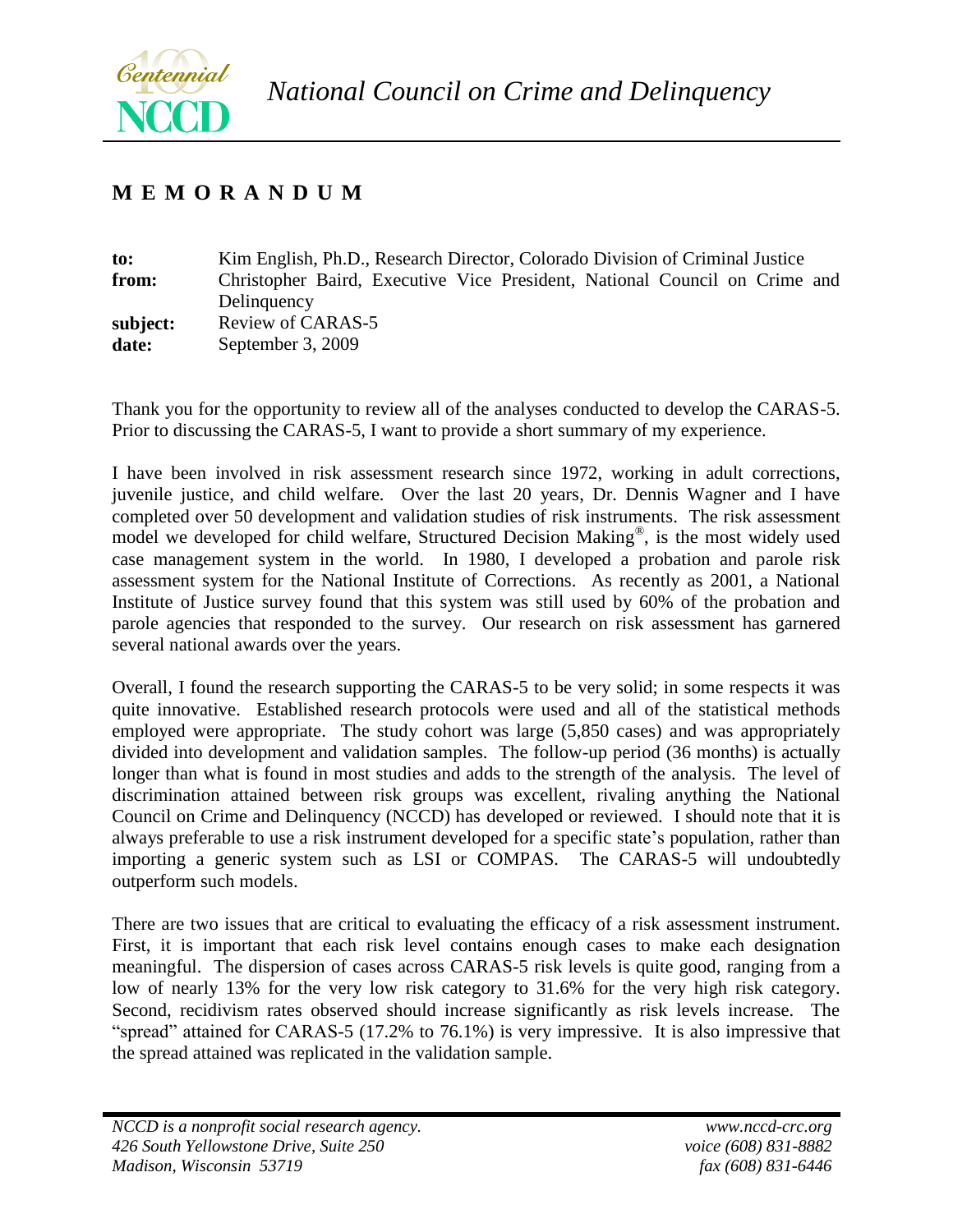Separate analyses were conducted to test the utility of the CARAS-5 in assessing risk for violent offenders and for sex offenders. The CARAS-5 does very well with both groups. As expected, violent offenders have a lower overall rate of recidivism than property offenders—about half of all violent offenders rate low or very low risk, with a combined recidivism rate of under 15% while the recidivism rate for very high risk violent offenders was nearly 74%. The level of discrimination attained for sex offenders was somewhat lower, but still impressive, ranging from 15% for the lowest risk group to 62% for the highest risk group.

Technical violators (TVs) were treated differently than what NCCD usually encounters. However, I feel the actions taken were not only appropriate, but innovative. TVs were omitted from the initial scale construction effort, based on the fact that they were neither "failures"—no new crime was reported—nor were they successes, as they had been returned to prison following parole. Omitting these offenders from the initial analyses allowed for the development of a pilot risk instrument based on cases that were either "true failures" or "true successes." Scoring the TVs on the pilot scale revealed that most (two thirds) fell into the lower risk levels and therefore were likely "successes." This finding may indicate that Colorado parole officers are initiating revocations too quickly. This would correspond with trends NCCD has seen in the other states where rates of technical violation have increased in recent years. To the extent that this adds to the time that offenders representing little risk to public safety spend in prison, it is a misallocation of resources.

TVs were added to the analysis to derive the final scale. While the manner in which TVs were added is different than the typical approach used by correctional researchers, I am convinced that the integrity of the analysis was preserved and that there was minimal impact on the model's ability to correctly classify offenders into different risk levels. In fact, given the high rate of technical violations, I believe that the approach taken in the Colorado analysis is superior to simply categorizing all TVs as recidivists (an approach frequently used by other researchers).

NCCD does have three recommendations. First, while the 2002 validation sample indicates that the CARAS-5 is quite robust (that is, it will work well across populations and perhaps over time) further analysis would prove beneficial. Given the potential value of the instrument in assisting the parole board and parole officers with public safety issues, it would be wise to further validate the CARAS-5 using release cohorts from 2003, 2004, and 2005. These cohorts would provide a minimum of a three-year follow-up after release from prison and test the instrument's validity on more recent parolees. NCCD sees this step as critically important. If the CARAS-5 works well with these populations, its validity cannot be questioned, and the results should engender greater confidence in those who use the instrument to assist with decision making.

Second, we suggest further study of technical violators. It is clear that a significant number of low risk parolees are being returned to prison for technical violations of parole. Steps could be implemented that would enhance parole success rates and lower the cost of corrections. Such steps could include the following:

- $\bullet$ Identifying lower risk parolees who are most at risk of a technical violation and alerting parole officers so that proactive actions can be taken;
- Providing parole with a system of graduated sanctions that keeps these offenders  $\bullet$ in the community whenever possible;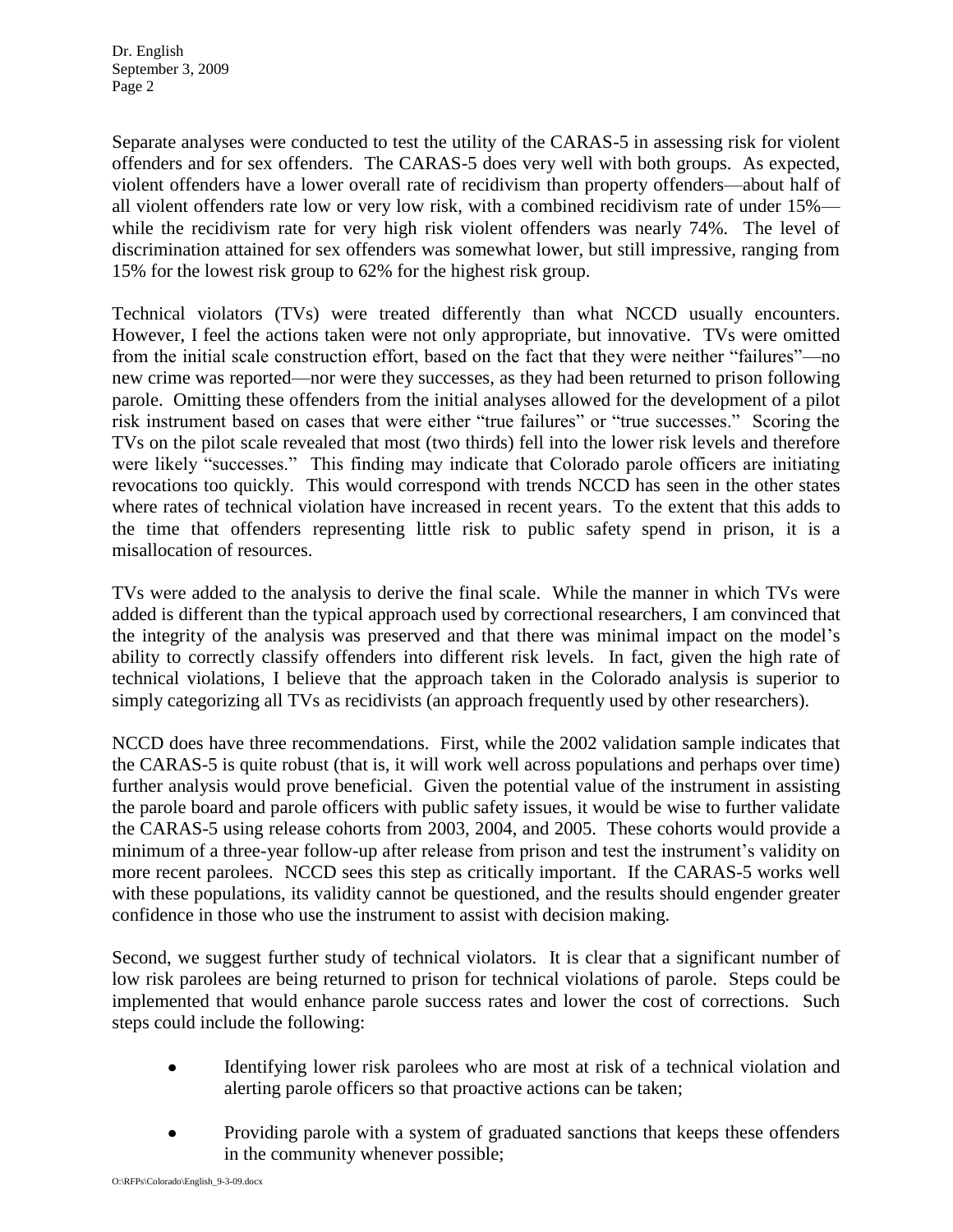- $\bullet$ Training officers to more effectively supervise these offenders in the community; and
- $\bullet$ Training parole officers to use sanctions other than prison when possible.

Finally, while the CARAS-5 is valid across racial groups and for female offenders, there are some "overlaps" in the recidivism rates by risk level between groups. For example, low risk males had a recidivism rate of 23.5%; moderate risk females had a recidivism rate of 22.6%. Thus, these two groups, in terms of their risk of recidivating, are very similar, but the risk labels attached to each group may result in different actions by either the parole board or parole officers. These issues are easily addressed, either by policy or changes in risk labeling that better reflect the base expectancy rates established for each subgroup. One possible solution for female offenders is presented in the table below.

|                   |              | <b>Recidivism Rates</b> |                                                            |  |  |
|-------------------|--------------|-------------------------|------------------------------------------------------------|--|--|
| <b>Risk Group</b> | <b>Males</b> | <b>Females</b>          | <b>Possible Solution:</b><br><b>Female Risk Categories</b> |  |  |
| Very Low          | 18.0%        | 7.3%                    | Very Low                                                   |  |  |
| Low               | 23.5%        | 18.5%                   |                                                            |  |  |
| Medium            | 33.6%        | 22.6%                   |                                                            |  |  |
| High              | 46.8%        | 36.5%                   | Moderate                                                   |  |  |
| Very High         | 76.1%        | 76.3%                   | Very High                                                  |  |  |

Combining risk groups for females into three categories—very high, moderate, and very low would provide greater equity and eliminate "crossover" of recidivism rates among risk groups. Obviously, there are other possible solutions to these issues, but to ensure equity, the "overlap issue" should be addressed.

## **Summary**

The CARAS-5 is a well-constructed scale with discriminatory power rivaling (and for the most part, surpassing) other risk models used across the nation. Great attention was paid to details often overlooked by researchers, and the developer introduced a creative method for dealing with technical violators. The CARAS-5 has substantial value to decision makers in Colorado and should be quickly validated using more recent release cohorts. NCCD's experience suggests their instrument will prove robust over time in Colorado.

Please feel free to contact me with questions or if additional information is needed. It was a pleasure to work with your development team and to review work of this quality.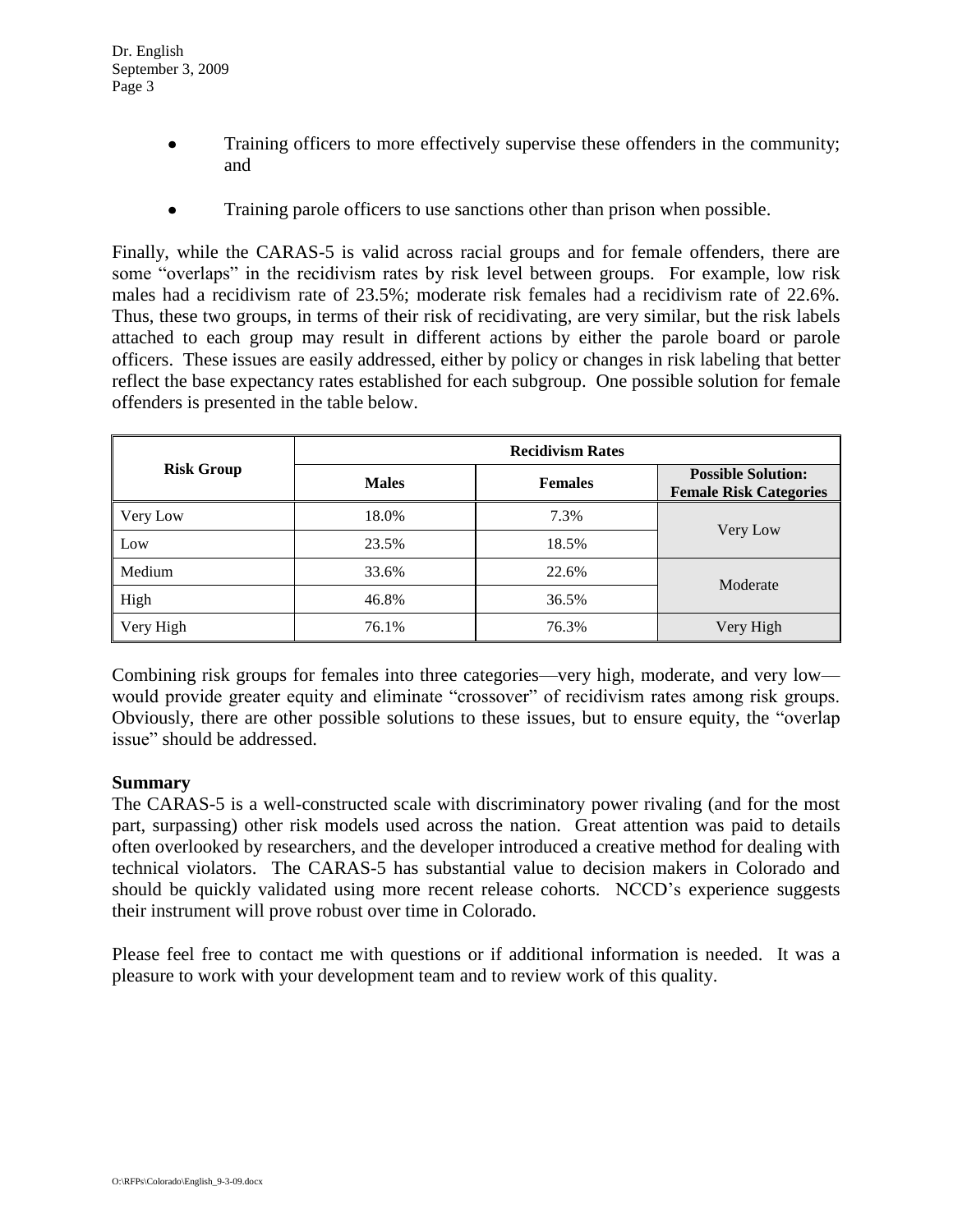# **APPENDIX C**

**RESEARCH REQUEST FORM (OPA 93-R-1)**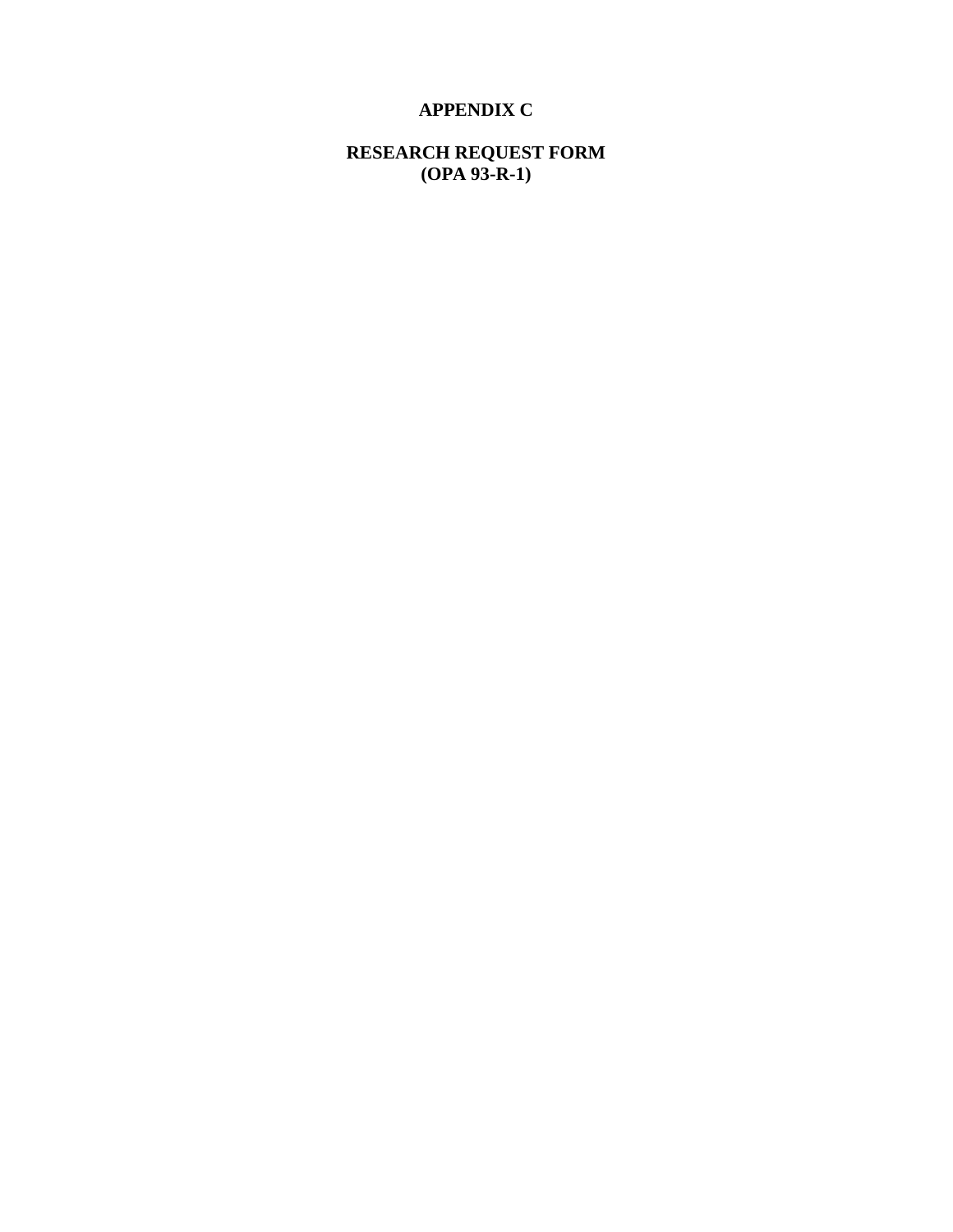# **RESEARCH REQUEST FORM - OPA 93-R-1**

#### Colorado Department of Corrections Office of Planning and Analysis Research and Evaluation Project Request Requirements

Pursuant to the Colorado Department of Corrections administrative regulation 1400-03, both outside research proposals and internal research proposals must be reviewed by the manager of Planning and Analysis, and recommended to the executive director for approval, prior to the start of any research or evaluation project. The requirements for submitting research proposals include the following:

#### 1. Title of project.

#### **Ongoing Parole Guidelines Study per C.R.S. 17-22.5-404.5 and SB09-135**

- 2. Principal researcher (name, address, telephone number, supporting agency). Kim English, DCJ, 700 Kipling, Denver, 80215 303.239.4453
- 3. Research persons (names, addresses, telephone numbers, supporting agency). Linda Harrison, Kevin Ford, Christine Adams, Kerry Lowden, same as above
- 4. Study goal(s). Comply with Colorado statute; identify reasons for parole board release and revocation decisions.
- 5. Study justification. See above #5.
- 5. Study start date/completion date. Immediately, ongoing.
- 6. Institutional DOC employee, contract worker, or volunteer liaison. For DOC to decide
- 7. DOC resources, DOC employees, contract workers and volunteers required. For DOC to decide.
- 9. Study facility(ies). n/a
- 10. Sampling procedure. No sampling; all cases required.
- 11. Sampling criteria. n/a
- 12. Research instruments. CARAS, Supplimental Information Form, LSI scores on individual items, data elements from all forms provided to the parole board by case managers
- 13. Data items required. See #12 above. Data items are drive by information considered by the board members and ALJs when making decisions about release and revocation. NOTE THAT THESE ITEMS MAY CHANGE OVER TIME.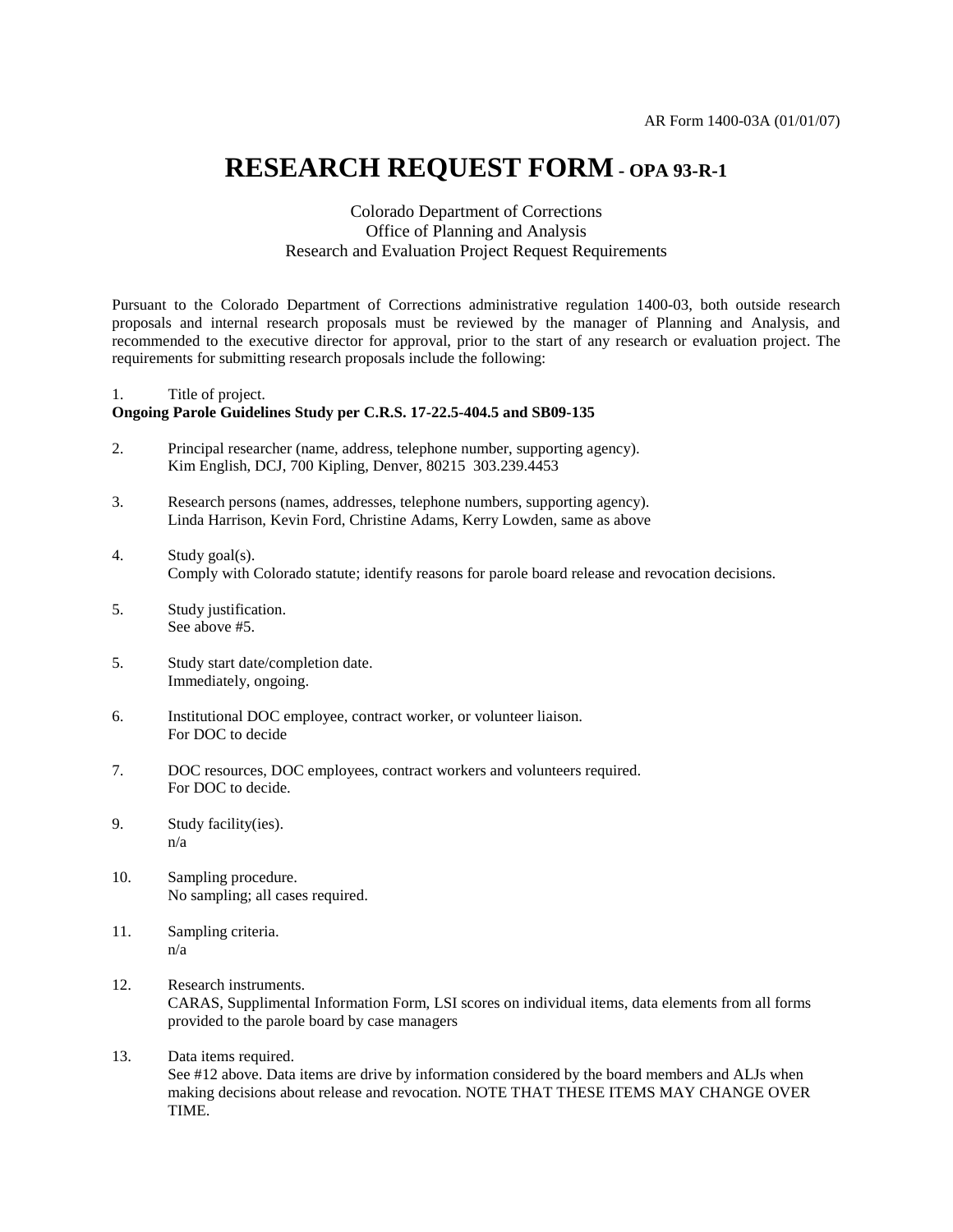- 14. Data collection instruments. See #12 and #13 above.
- 15. Security procedures to protect privacy of participants.

**Data Storage.** All data will remain in electronic format, housed on the Colorado Department of Public Safety's main server. Data security is of utmost concern to the Department. Department-wide security conventions are already in place, and all research-related materials are protected by these measures. All desktop computers in the Department are password protected.

**Confidentiality.** Since it is necessary that individual identifiers remain intact in order to track criminal justice system involvement, no such identifiers will be included on any analysis output. All data presented to others will be in aggregate form only.

- 16. Prospective impact on institutional operations. n/a
- 17. IRB or Interagency Committees (IAC) Privacy and Research Review Board approval. DCJ included the cost of an IRB in the fiscal note for SB09-135. Fiscal analyst received verbal commitment from DOC representatives that the IRB would be waived for this ongoing study.

Submitted May, 2009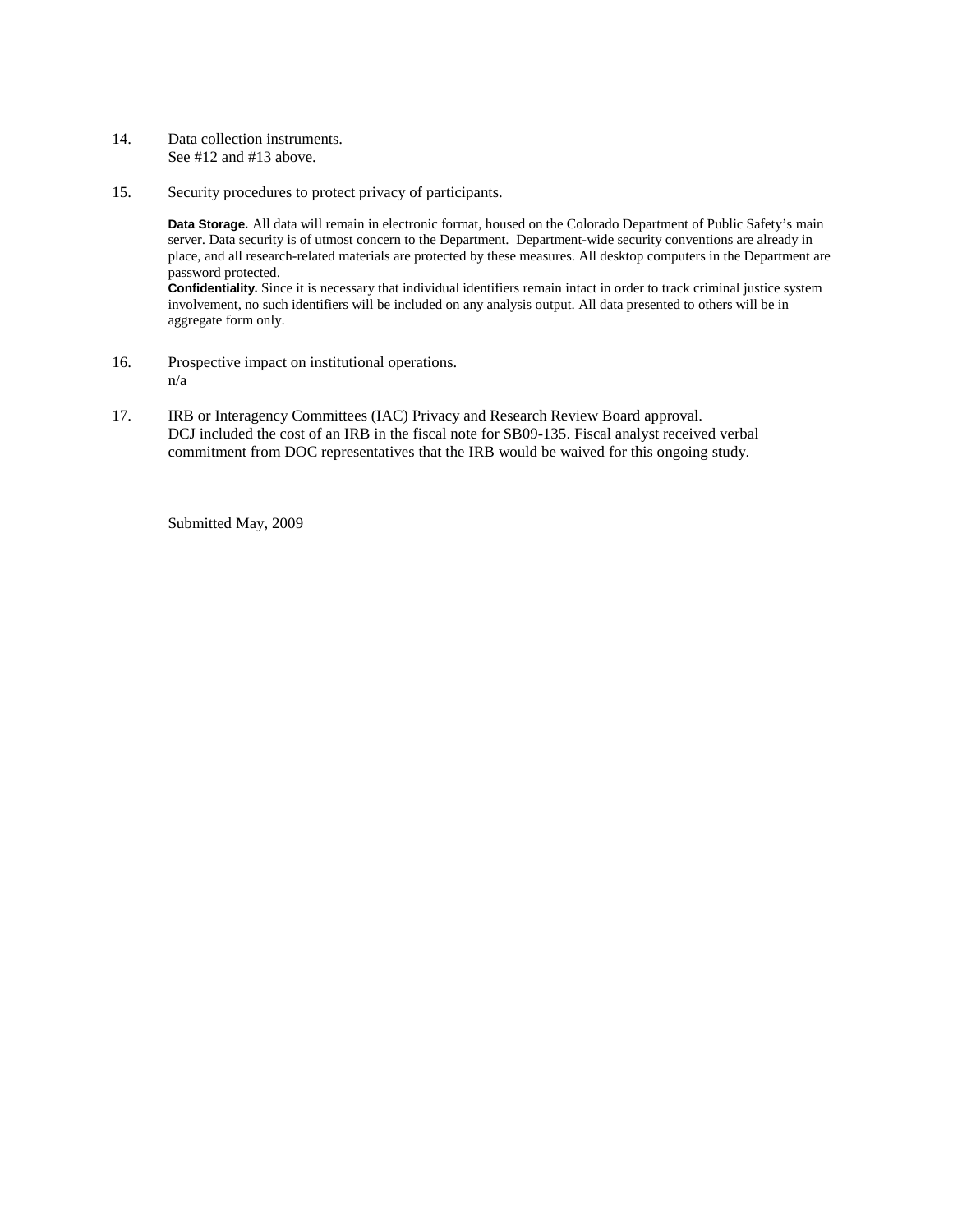# **APPENDIX D**

# **2008 COLORADO ACTUARIAL RISK ASSESSMENT SCALE (VERSION 5)**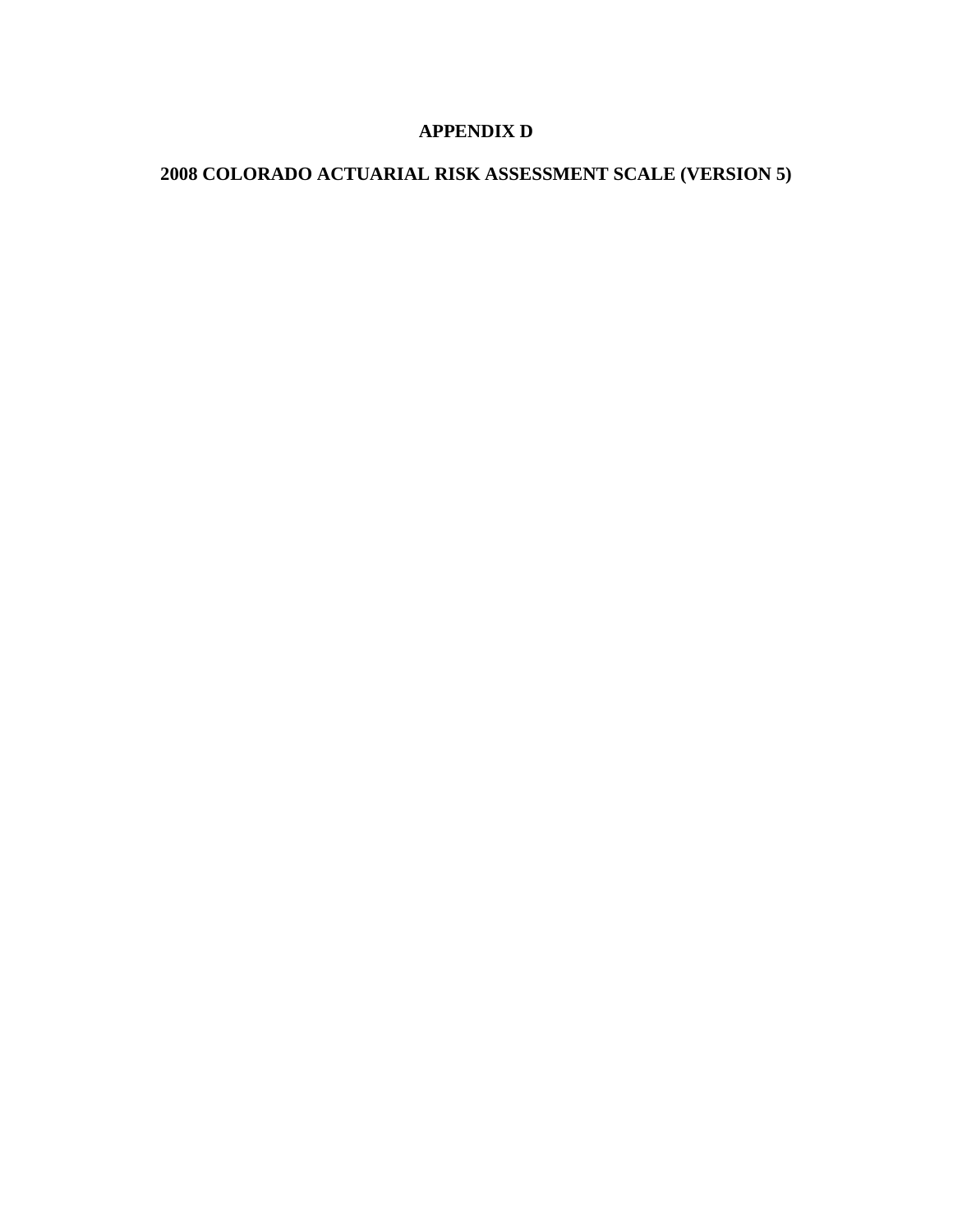# **2008 Colorado Actuarial Risk Assessment Scale (CARAS) 9-Item Instrument**

## *The 2008 CARAS predicts the following events for those released from prison:*

- *rearrest for any crime,*
- *rearrest for a violent crime, and*
- *new court filing.*

*New court filing was the outcome measure used in the development of the instrument.*

#### **\*\* CONSTANT -88 \*\***

#### **1. NUMBER OF CURRENT CONVICTION CHARGES**

The total number of criminal conviction charges associated with the current incarceration.

|                     | <b>Points</b> |
|---------------------|---------------|
| 1                   | 12            |
| 2                   | 21            |
| $3$ to 4            | 23            |
| Missing & 5 or More | 33            |

#### **2. NUMBER OF COPD VIOLATION CONVICTIONS**

The total number of COPD infractions offender has been convicted of (this incarceration as well as prior incarcerations).

| None       | 6  |
|------------|----|
| $1$ to $3$ | 8  |
| 4 to 9     | 9  |
| 10 or More | 17 |

#### **3. LSI TOTAL SCORE**

The total of the 54 Level of Supervision Inventory (LSI) items

| 20 or Lower        | 6  |
|--------------------|----|
| 21 to 29           | 10 |
| Missing & 30 to 38 | 12 |
| 39 or More         | 15 |

#### **4. ARRESTED UNDER AGE 16**

Offender was arrested for criminal activity before age 16, according to LSI instrument.

| <b>Missing &amp; No</b> | 11 |
|-------------------------|----|
| Yes                     | 17 |

Colorado Division of Criminal Justice/Office of Research and Statistics June 2009 Page 1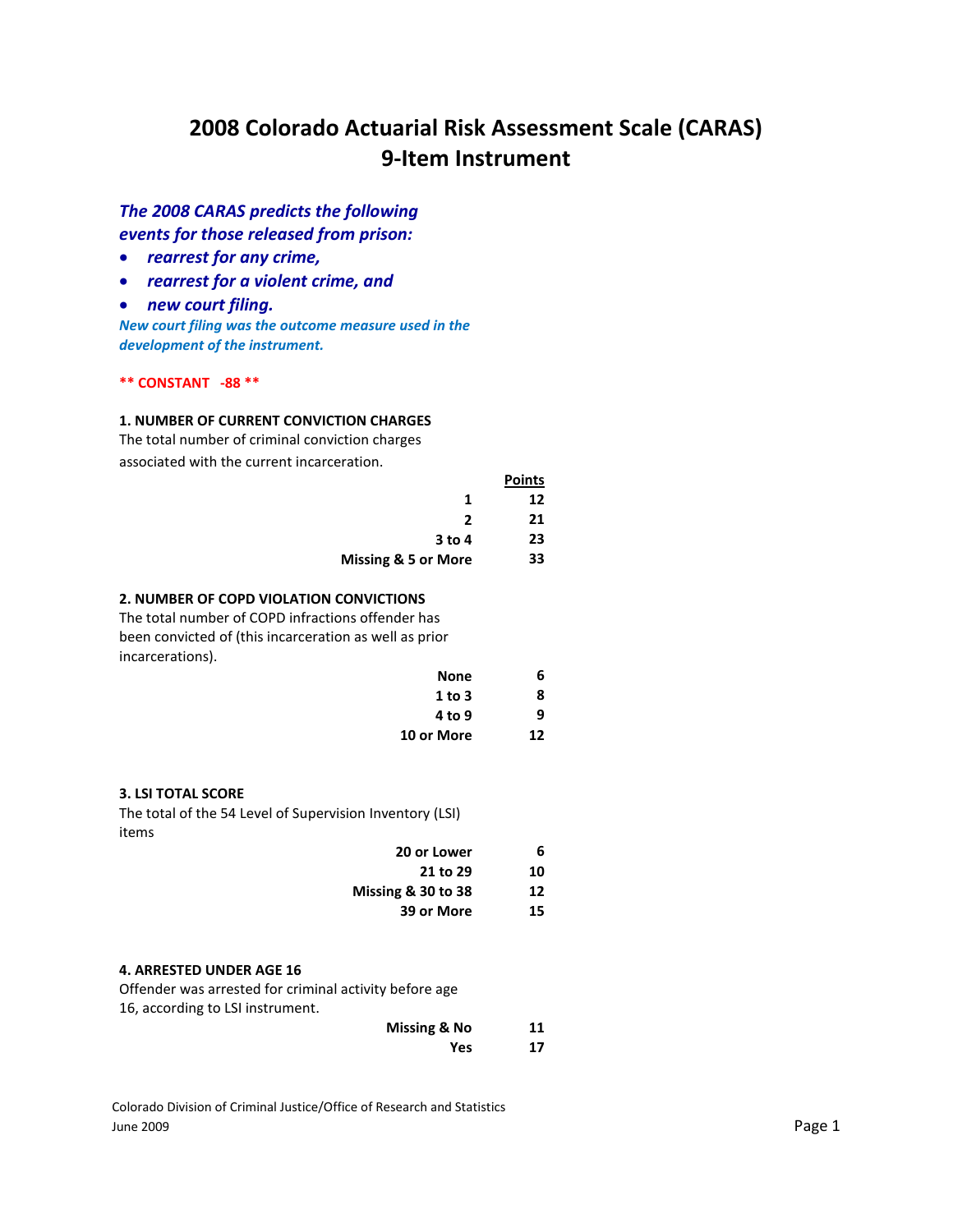#### **5. AGE AT RELEASE**

| Age offender attains when released this time on parole. |    |
|---------------------------------------------------------|----|
| 47 or Older                                             | 9  |
| 40 to 46                                                | 18 |
| 39 or Younger                                           | 23 |

## **6. ASSESSED CUSTODY LEVEL**

Offender is assessed at minimum or minimum restrictive custody level supervision at time of release.

| Yes | 5 |
|-----|---|
| No  | 8 |

#### **7. PRIOR PAROLE RETURN ON NEW CRIME**

Offender has been returned to prison from a prior parole as a result of a new crime. Does not include returns for technical violations. Includes all prior incarcerations at DOC.

| Νo  | 4 |
|-----|---|
| Yes | 6 |

#### **8. INCARCERATION #**

The number of prison incarcerations resulting from a new court commitment offender has experienced. This does not include returns to prison for parole violations.

| ٠         | 23 |
|-----------|----|
| - 1       | 30 |
| 3 or More | 35 |

#### **9. SUBSTANCE ABUSE NEED LEVEL**

The DOC case management level of need for substance abuse treatment determined during the initial needs assessment

| Missing & 1 or 2 | 13 |
|------------------|----|
| 3 or More        | 18 |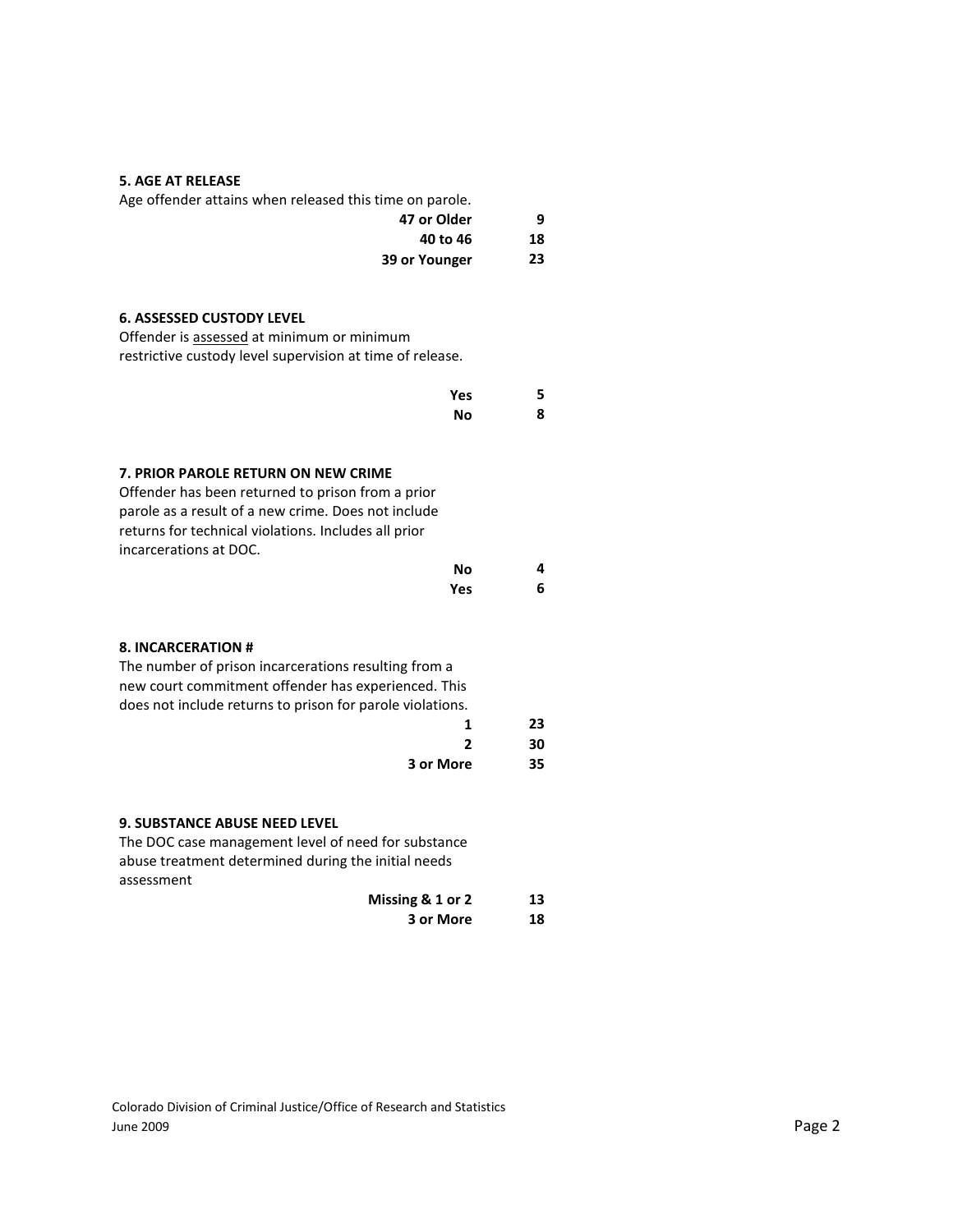## **Brief Description**

- The scale was built and validated on a group of all offenders released from DOC in FY2002 (611 women and 4769 men; 470 sex offenders; 5850 total).
	- o The scale was validated on a hold-out sample and again on sex offenders.
	- o The scale's predictive accuracy held almost perfectly on the validation sample, meaning that the scale is very stable.
- More than 175 possible predictors were analyzed. The 9 final CARAS risk factors captured the maximum predictive power resident in the development database.
- The scale's accuracy depends on using the instrument with ALL the 9 items. Using the items individually will not predict recidivism accurately.
- One-third of the technical violators statistically resembled the recidivists, and two-thirds statistically resembled the NON-recidivists.
- For the purpose of developing the scale, recidivism was defined as new court filing within 3 years; however the scale also predicts any new arrest following release from prison.
	- o **For each increasing risk category, risk for** 
		- **any new arrest increases 81%;**
		- **risk for a violent arrest increases 30%.**

CARAS Risk Recidivism(New Felony Filing) Rate

- The overall new court filing recidivism rate of the group of the 2002 release group was 47%.
- The new CARAS has 5 risk categories: (1) very low, (2) low, (3) medium, (4) high, and (5) very high.

| Very Low         | 17.2% |
|------------------|-------|
| Low              | 23.0% |
| Medium           | 32.4% |
| High             | 45.6% |
| <b>Very High</b> | 76.1% |
| Overall          | 45.5% |

- About 1/3 of the 2002 releases were very high risk, with 76% recidivating (3 out of 4).
- The very low risk groups recidivates at less than half the rate of the entire sample, at about 23% (about 1:5), demonstrating that the scale discriminates among risk groups very well.

Colorado Division of Criminal Justice/Office of Research and Statistics June 2009 Page 3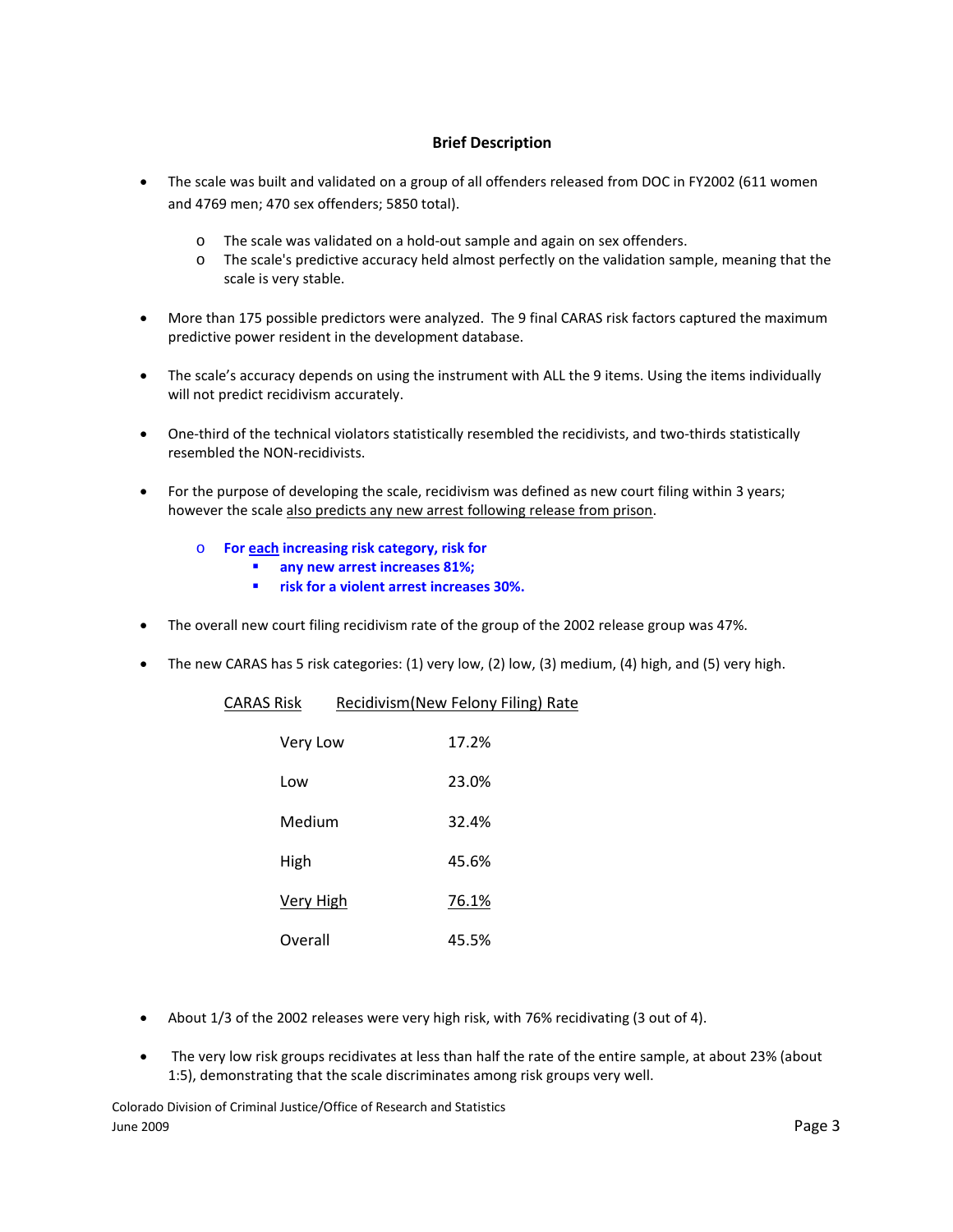- The scores range from 1-79.
	- o This large score range significantly increases the precision of the instrument, and would be impossible to implement (with confidence that it would be consistently scored and added correctly) if the CARAS had to be hand-completed.
	- o BT at DOC will ensure that the instrument is self-populating in DCIS.
- The average score for men is 38.1 and for women is 38.5 (no statistically significant difference).
- The scale can be used at various decision points in the release process, and can provide risk assessment information to the parole board, community corrections boards, and parole officers in the community.

### *Additional information about those in the risk categories:*

- There is no real difference in gender across risk categories
- There is no real difference in ethnicity across risk categories
- There is no difference in mental health scores (P code), but those with high medical needs are about twice as likely to be low/lower risk
- There is no difference in risk level across incoming crime type. The categories for this analysis were violent, drug, escape, property, other nonviolent
- Those with NO escape charges or 1 escape charge are in the lower risk/med risk categories
- Those in the lower/low risk categories tend to have good attitudes, good companions, OK employment and substance abuse histories

#### **Lower risk groups**

- Nearly everyone in the low and lowest risk categories were classified as a "new court commitment" or a parole return/no new crime (DOC "most recent prison admission type")
- Half of the lower/low offenders have a Felony Class 1 or 2 index crime (there were only 51 among the 2002 releases, about 1 percent of all those released on parole)
- The lower risk group is slightly more likely to be comprised of F6s
- Many of the low risk folks have very high vocational needs
- Many had poor family support on the LSI

#### **High risk groups**

- Those in the high risk group are much more likely to have anger problems
- Those in the high risk categories are likely to be serving a sentence for multiple drug counts
- Those with multiple violent index crimes are about twice as likely to fall in the very high risk category
- Those with MULTIPLE counts of escape are in the very high risk category
- Those in the very high risk category tend to have a bad attitude
- Those in the very high risk category are likely to be in medium and close custody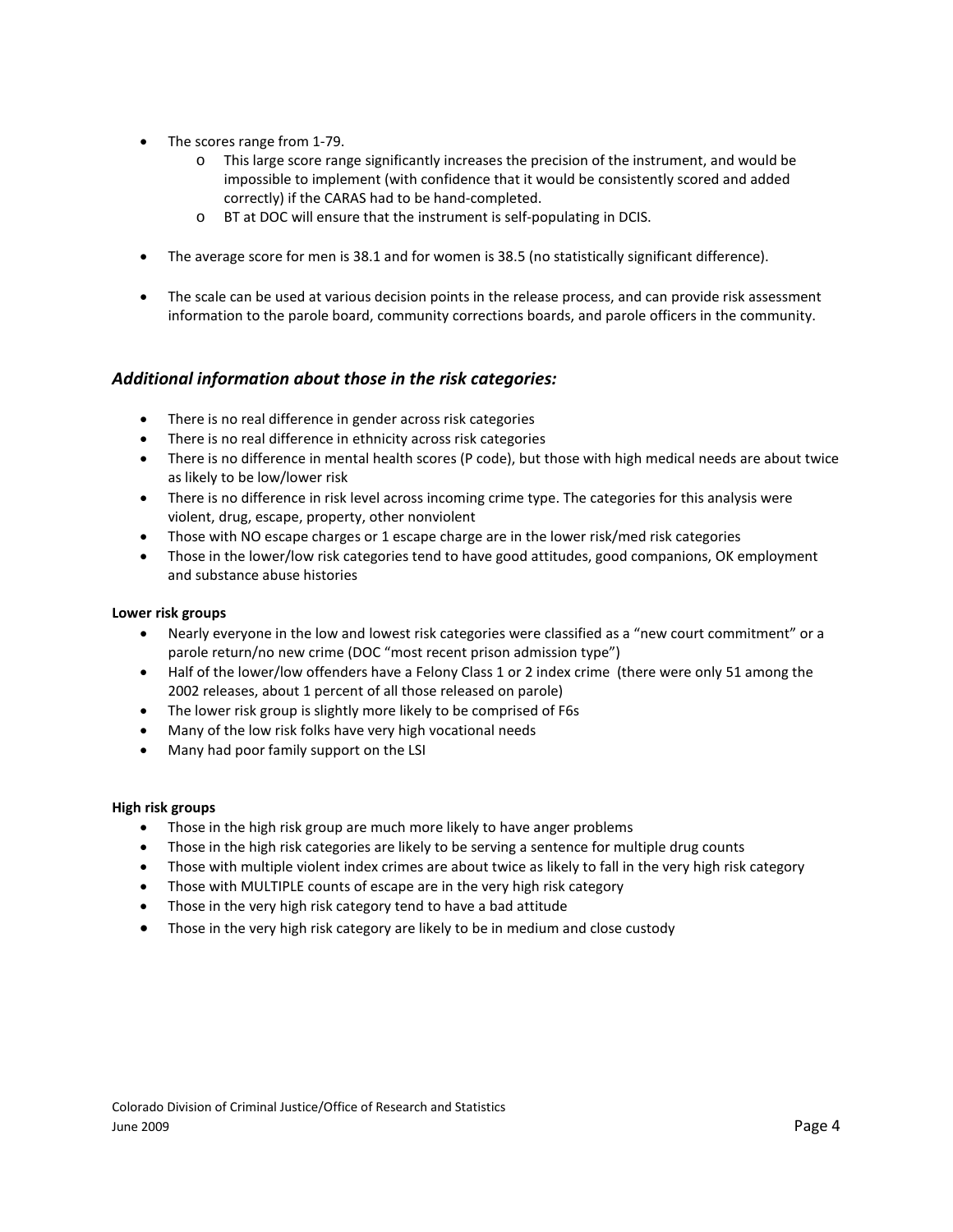|                          |                          |                 | 2002 DEVELOPMENT & SEX OFFENDERS COMBINED |                   |                 |              |                  |             |                   |
|--------------------------|--------------------------|-----------------|-------------------------------------------|-------------------|-----------------|--------------|------------------|-------------|-------------------|
| Low                      | High                     |                 |                                           |                   |                 |              |                  |             |                   |
|                          |                          |                 |                                           |                   |                 |              |                  |             | <b>Recidivism</b> |
| Final                    | Final                    |                 |                                           |                   |                 |              |                  | Ratio       | Rate              |
|                          |                          |                 |                                           |                   |                 |              | <b>Recidivis</b> |             |                   |
| <b>Scale</b>             | <b>Scale</b>             | <b>Risk</b>     | Non-                                      |                   |                 | $%$ of       | m                | to          | Incremental       |
| <b>Valu</b>              | <b>Valu</b>              |                 | <b>Recidivist</b>                         | <b>Recidivist</b> |                 |              |                  | <b>Very</b> |                   |
| $\underline{\mathbf{e}}$ | $\underline{\mathbf{e}}$ | <b>Group</b>    | <u>s</u>                                  | <u>s</u>          | <u>Total</u>    | <u>Total</u> | <b>Rate</b>      | <u>Low</u>  | <b>Increase</b>   |
|                          |                          |                 |                                           |                   |                 |              |                  | <b>Very</b> |                   |
| 1                        | 23                       | <b>Very Low</b> | 610                                       | 127               | 737             | 12.60%       | 17.23%           | Low         | <b>Very Low</b>   |
|                          |                          |                 |                                           |                   | 1,06            |              |                  |             |                   |
| 24                       | 31                       | Low             | 821                                       | 245               | 6               | 18.22%       | 22.98%           | 1.33        | 33%               |
| 32                       | 36                       | <b>Medium</b>   | 604                                       | 290               | 894             | 15.28%       | 32.44%           | 1.88        | 41%               |
|                          |                          |                 |                                           |                   | 1,30            |              |                  |             |                   |
| 37                       | 43                       | High            | 710                                       | 595               | 5               | 22.31%       | 45.59%           | 2.65        | 41%               |
|                          |                          | <u>Very</u>     |                                           |                   | 1,84            |              |                  |             |                   |
| 44                       | <u>79</u>                | <b>High</b>     | <u>441</u>                                | 1,407             | $\underline{8}$ | 31.59%       | 76.14%           | 4.42        | 67%               |
|                          |                          |                 |                                           |                   | 5,85            | 100.00       |                  |             |                   |
| All                      | All                      | All             | 3,186                                     | 2,664             | 0               | %            | 45.54%           |             |                   |

|                          |              | 2002 CARAS DEVELOPMENT SAMPLE |                   |                   |                |              |                  |             |                    |
|--------------------------|--------------|-------------------------------|-------------------|-------------------|----------------|--------------|------------------|-------------|--------------------|
| Low                      | High         |                               |                   |                   |                |              |                  |             |                    |
|                          |              |                               |                   |                   |                |              |                  |             | <b>Recidivism</b>  |
| <b>Final</b>             | <b>Final</b> |                               |                   |                   |                |              |                  | Ratio       | Rate               |
|                          |              |                               |                   |                   |                |              | <b>Recidivis</b> |             |                    |
| <b>Scale</b>             | <b>Scale</b> | <b>Risk</b>                   | Non-              |                   |                | $%$ of       | m                | to          | <b>Incremental</b> |
| Valu                     | <b>Valu</b>  |                               | <b>Recidivist</b> | <b>Recidivist</b> |                |              |                  | <u>Very</u> |                    |
| $\underline{\mathbf{e}}$ | e            | <b>Group</b>                  | <u>s</u>          | s                 | <b>Total</b>   | <b>Total</b> | <b>Rate</b>      | <b>Low</b>  | <b>Increase</b>    |
|                          |              |                               |                   |                   |                |              |                  | <b>Very</b> |                    |
| 1                        | 23           | <b>Very Low</b>               | 472               | 102               | 574            | 10.67%       | 17.77%           | Low         | <b>Very Low</b>    |
| 24                       | 31           | Low                           | 716               | 225               | 941            | 17.49%       | 23.91%           | 1.35        | 35%                |
| 32                       | 36           | <b>Medium</b>                 | 554               | 272               | 826            | 15.35%       | 32.93%           | 1.85        | 38%                |
|                          |              |                               |                   |                   | 1,24           |              |                  |             |                    |
| 37                       | 43           | High                          | 680               | 564               | 4              | 23.12%       | 45.34%           | 2.55        | 38%                |
|                          |              | <b>Very</b>                   |                   |                   | 1,79           |              |                  |             |                    |
| 44                       | <u>79</u>    | <b>High</b>                   | 421               | 1,374             | $\overline{5}$ | 33.36%       | 76.55%           | 4.31        | 69%                |
|                          |              |                               |                   |                   | 5,38           | 100.00       |                  |             |                    |
| All                      | All          | All                           | 2,843             | 2,537             | 0              | %            | 47.16%           |             |                    |